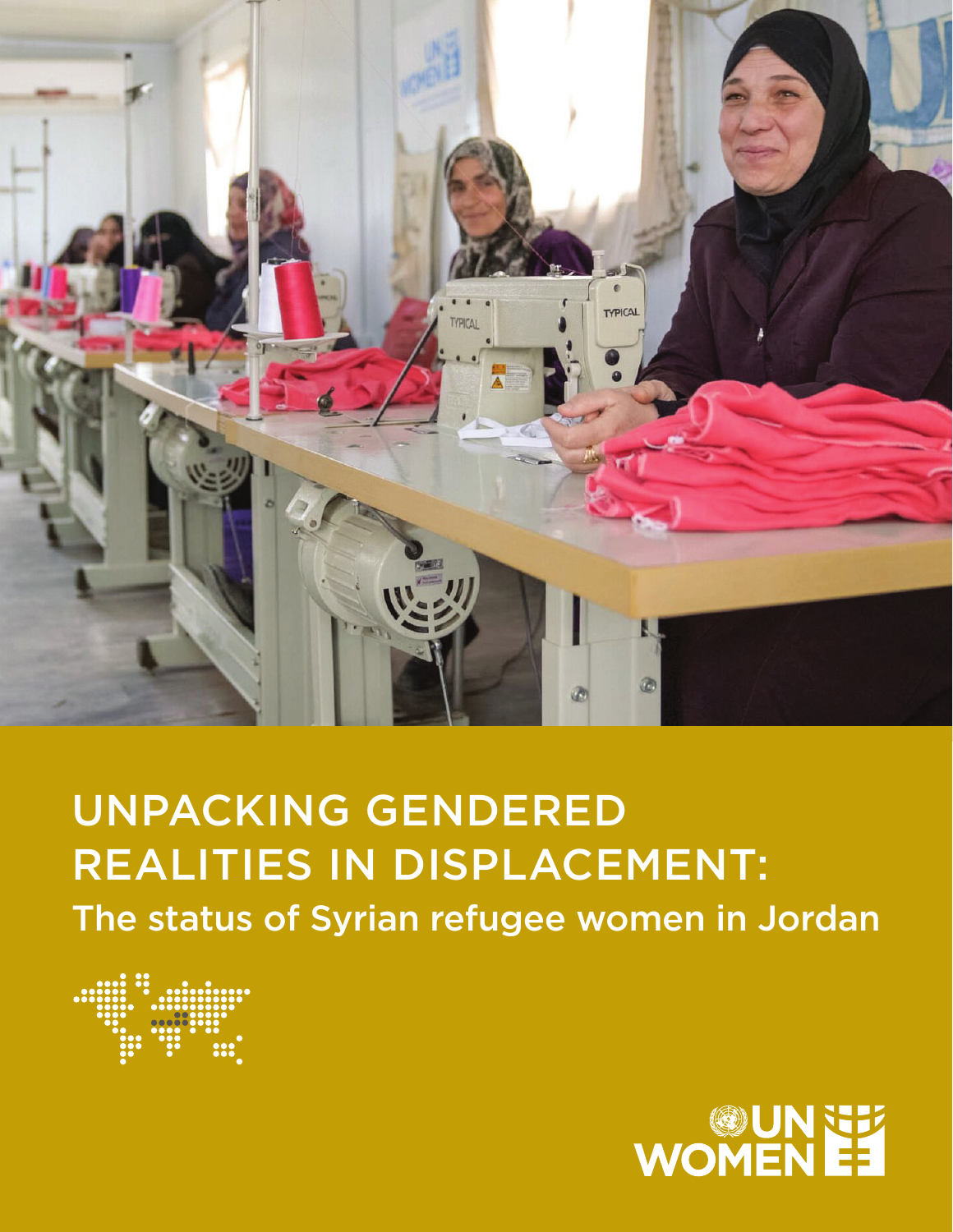#### **About this study**

This study was commissioned by the UN Women Regional Office for Arab States, with research undertaken in late 2017 and early 2018.

#### **About the author**

This report was written by IPSOS Group SA.

Editor: Rachel Dore-Weeks (Advisor, Peace, Security and Humanitarian Action, UN Women Regional Office for Arab States)

Design: dammsavage studio

This report was generously funded by the Government of Japan. This is one of 3 report series on the status of the Syrian refugee women under the following titles: Different paths, one reality: Understanding the impact of displacement on Syrian Women living in Iraq, Jordan and Lebanon; Unpacking gendered realities in displacement: the status of Syrian refugee women in Lebanon; Unpacking gendered realities in displacement: the status of Syrian refugee women in Iraq.

#### **Suggested Citation:**

IPSOS Group SA (2018), Unpacking gendered realities in displacement: the status of Syrian refugee women in Jordan; UN Women.

The views expressed in this publication are those of the author(s) and do not necessarily represent the views of UN Women, the United Nations or any of its affiliated organizations.

ISBN-13: 978-1-63214-149-1 © 2018 UN Women. All rights reserved.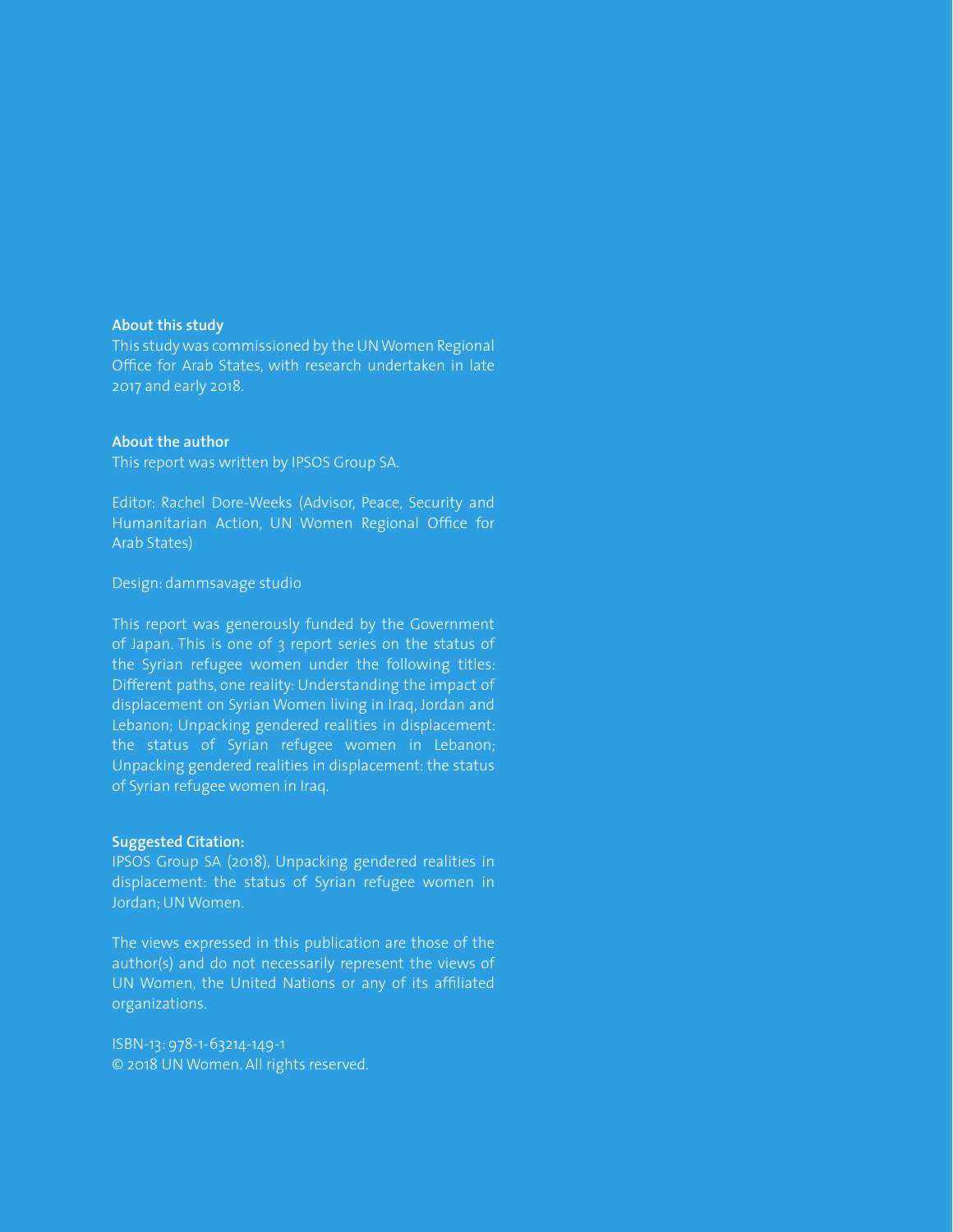### RESEARCH PAPER

### UNPACKING GENDERED REALITIES IN DISPLACEMENT:

The status of Syrian refugee women in Jordan



**REGIONAL OFFICE FOR ARAB STATES UN WOMEN**  Cairo, November 2018

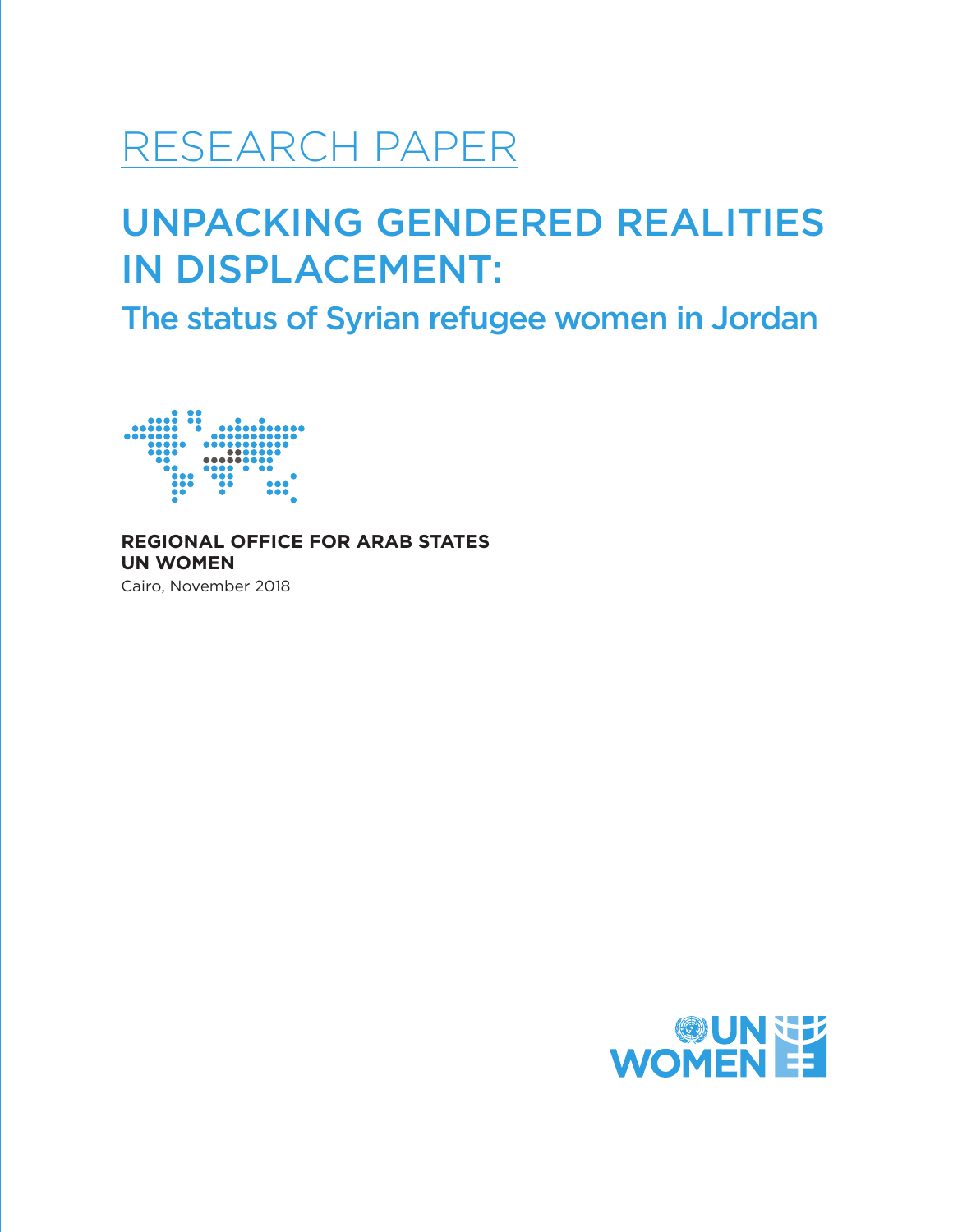## TABLE OF CONTENTS

| <b>EXECUTIVE SUMMARY</b>                                   | 3  | <b>ACCESS TO HEALTHCARE</b><br>16                                     |
|------------------------------------------------------------|----|-----------------------------------------------------------------------|
| <b>I. OVERVIEW OF THE SYRIA CRISIS</b><br><b>IN JORDAN</b> | 6  | <b>EMPLOYMENT, ECONOMIC SECURITY,</b><br><b>AND LIVELIHOODS</b><br>17 |
| <b>OVERVIEW OF WOMEN</b><br>PARTICIPATING IN THIS STUDY    | 11 | <b>SAFETY AND SECURITY</b><br>22                                      |
| RIGHTS AND LEGAL STATUS<br><b>IN JORDAN</b>                | 12 | <b>HOST COMMUNITY RELATIONS</b><br>26                                 |
| <b>REFUGEE ASSISTANCE AND SUPPORT 13</b>                   |    | <b>CONCLUSION</b><br>28                                               |
|                                                            |    | <b>REFERENCES</b><br>29                                               |
| <b>ACCESS TO EDUCATION</b>                                 | 15 |                                                                       |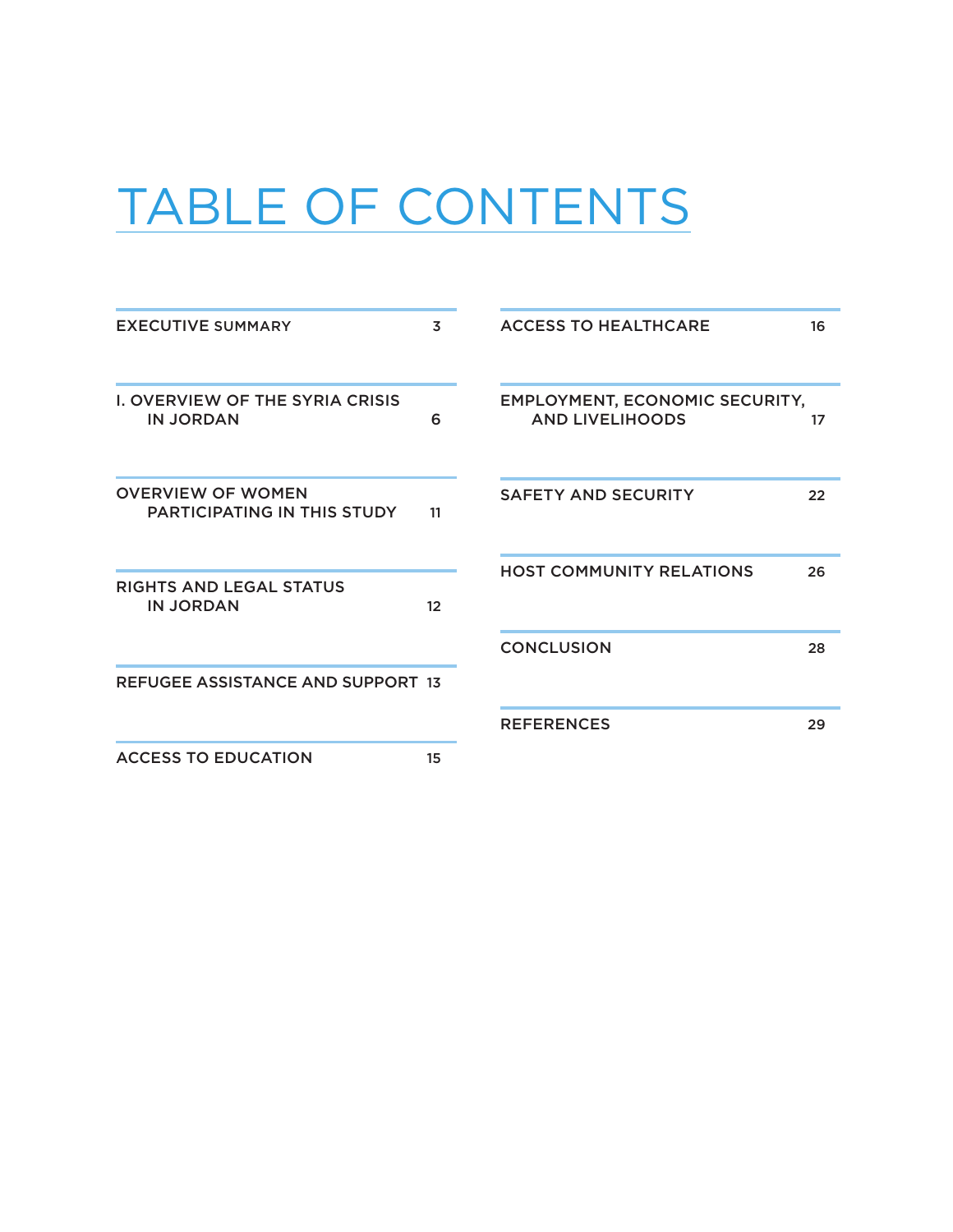### <span id="page-4-0"></span>EXECUTIVE SUMMARY

The Syria crisis has resulted in the forcible displacement of hundreds of thousands of people across the region, many of whom are seeking protection in neighboring countries, including the Hashemite Kingdom of Jordan. Jordan continues to support one of the largest Syrian refugee populations in the world, nearly 700,000 of which are formally registered with UNHCR. Eightysix percent (86%) of Syrian refugees live below the Jordanian poverty line and three quarters (75%) are considered severely or highly shelter vulnerable. 1 For the nearly half of Syrian refugees that are women and girls, which this report is focused on, the risks encountered in displacement are heightened by gender discrimination and inequalities.

This study, commissioned by UN Women and undertaken by Ipsos, seeks to better understand the changing nature of gender dynamics, women's roles and responsibilities in displacement, their experiences of and access to humanitarian aid, and experiences of violence. It consists of 39 qualitative in-depth interviews with Syrian refugee women living in urban and rural host communities in Amman, Mafraq, and Irbid that took place in January 2018.

In both Syria and in displacement in Jordan, conservative gender roles have kept many women and girls from participating equitably in the public sphere, a notion that is directly challenged by the need for Syrian refugee women in Jordan to provide for their families. Unsurprisingly, the women who participated in this study cited a lack of financial resources as their primary concern. Women discussed the limited options available to them to deal with these shortages. For some, these options included illegally moving away from refugee camps, where work opportunities were limited, to find better work, or taking jobs that they would not have otherwise taken. For almost all, this meant making sacrifices: some women chose to eat poorly or significantly less to ensure food for their families, while others chose to borrow money from shops, family, or neighbors.

For those that were able to access humanitarian aid, it was cited as insufficient and inconsistent. Many women reported not completely understanding the aid system, including where to apply for, and access such aid. Women expressed a general distrust in the humanitarian aid system, and the sentiment that they would be better off if they were able to work and provide for their families themselves, rather than be dependent on aid. In addition to general confusion and distrust, a few women reported hearing of incidents where service providers had propositioned female heads of household, offering them additional aid.

Consistent with prior UN Women research on livelihoods in Jordan<sup>2</sup>, many women reported wanting to be able to contribute to household income, but expressed difficulties finding work. Issues ranged from the inability to obtain a work permit to a lack of available jobs that were considered appropriate for women. This led women to accept informal employment: tailoring, cleaning houses, tutoring, and cooking for neighbors and family. Informal, home based employment, was accepted by many as the only option available to them, rather than as their preferred modality for engagement in the labor market. While some women saw this work as shameful or demeaning, they did report feeling grateful that they were able to help their families survive.

<sup>1</sup> UNHCR Jordan, "Vulnerability Assessment Framework Baseline Survey," 40.

<sup>2</sup> UN Women, (2017), Jordanian And Syrian Refugee Women's Labour Force Participation and Attitudes Towards Employment (Report). http://jordan.unwomen.org/en/ digital-library/publications/2017/3/jordanian-and-syrianrefugee-womens-labour-force-participation-and-attitudes-towards-employment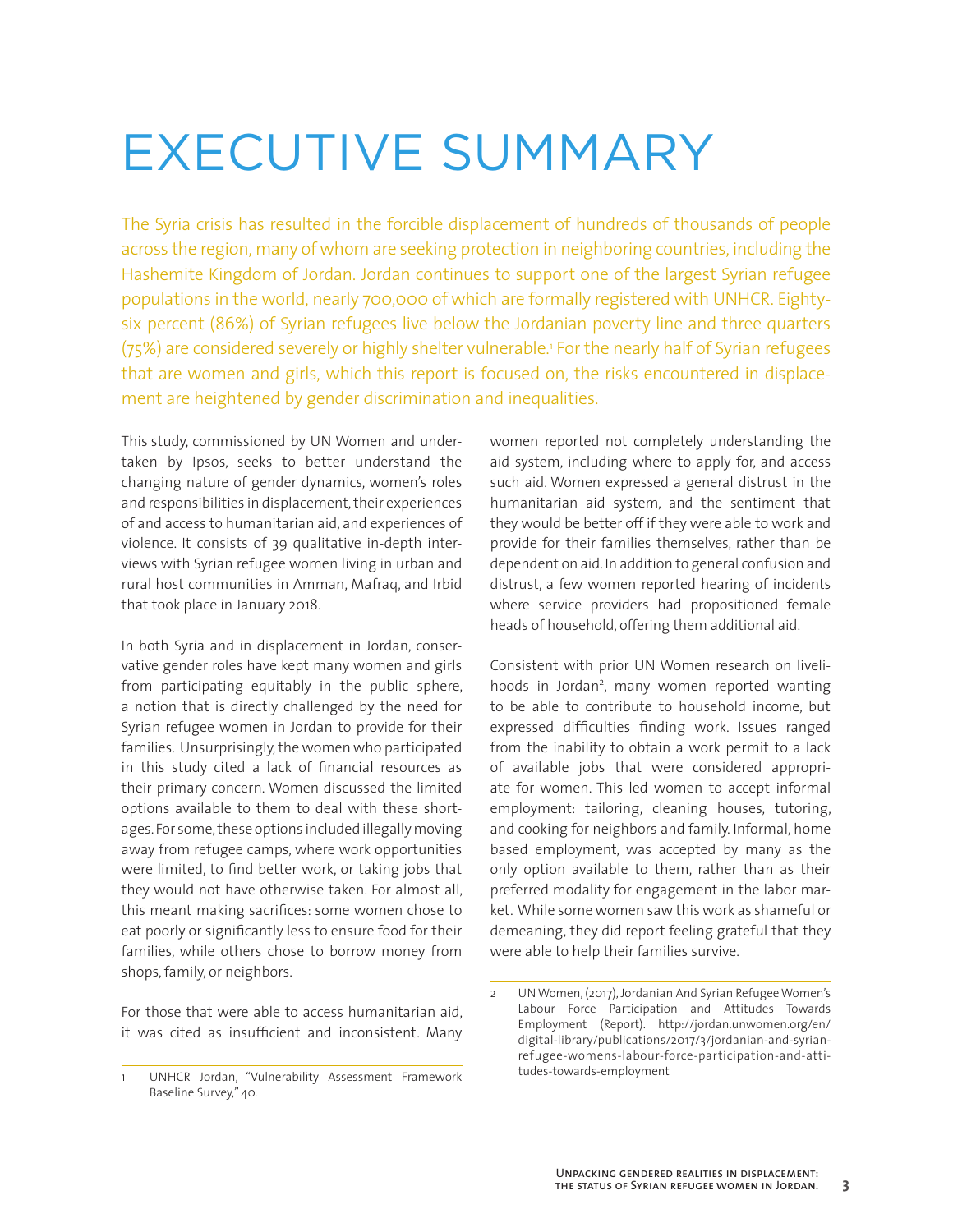This is unsurprising given the importance that women in this study placed on ensuring the welfare of their children. For some, limited financial resources meant withdrawing children from school to save money and so that children could contribute to household income as well. More often, women spoke about the poor quality of available education for Syrian refugees, saying that their children were often bullied and harassed by teachers and students, and that transportation to and from school was either expensive or risky, especially for young girls traveling alone.

Traveling to and from school was cited as just one place where female Syrian refugees are at risk of violence. Women that participated in this study spoke frequently about violence against women and girls (VAW) as both a contributing factor to, and a result of the precarious livelihoods of Syrian refugees in displacement in Jordan. For many, VAW occurred both in the public and private spheres in displacement in Jordan. For those that spoke about VAW in the private sphere, or in the household, many said that while it was an occurrence prior to the Syria crisis, it has been exacerbated since, whether because of the additional financial stress, household tensions, or other reasons. For many of those that spoke about VAW in the public sphere, phenomena like verbal harassment had become so commonplace that women no longer considered them to be disruptive, or a form of violence, at all.

Women spoke to community tensions. While some dealt with increased tensions by avoiding the public sphere all together, others spoke about their experiences and those of their friends and neighbors, many of whom had experienced incidents that they would characterize as VAW. Typically, women chose not to report incidents of violence out of fear of the consequences or in order to protect their families from retribution or even deportation.

The information gathered from this study, supported by a comprehensive literature review, highlights the specific risks and challenges female Syrian refugees face in displacement in Jordan. In response to these findings, the report has made the following recommendations:

- 1. Ensure that the **approach to gender mainstreaming in humanitarian and resilience programming is one that prioritizes both women's access to services and women's empowerment;** by ensuring that programs address issues of women's access (equal access of services), while also tackling gender discrimination and inequalities, combining service delivery with support to women's leadership, and including efforts to broker meaningful dialogue around gender inequalities, violence prevention and advocacy to promote gender equal legal reform;
- 2. Increase **access to employment services and financial resources for female Syrian refugees, actively targeting female refugees – and in particular female headed households - for livelihoods programming***.*  Ensuring that at least 30% of livelihoods opportunities go to women and girls is the minimal threshold to demonstrate commitment and support women's empowerment and recovery;

In order to avoid the socio-cultural constraints that affects women's employability in the formal sector, it's recommended that the Government of Jordan amend the closed occupation for non-Jordanians, allowing women to apply for a work permit in sectors that fits women's preferences, including part time work opportunities. Childcare facilities and safe and affordable transportation to the work place are crucial components to enhance the sustainability of the livelihoods opportunities provided by the private sector, UN Agencies and NGOs;

- 3. Continue to **support interactive, safe spaces for female Syrian refugees to meet, network and socialize,** not only as a strategy for empowerment, but also to enhance awareness and reporting of gender-based violence, and use of GBV services. Within these spaces, target adolescent girls to provide alternatives to child marriage, increase the availability and quality of psychosocial support services and day care facilities to ensure women participation;
- 4. Raise awareness on the importance of the registration and regularization process and the consequences of informal marriage in Jordan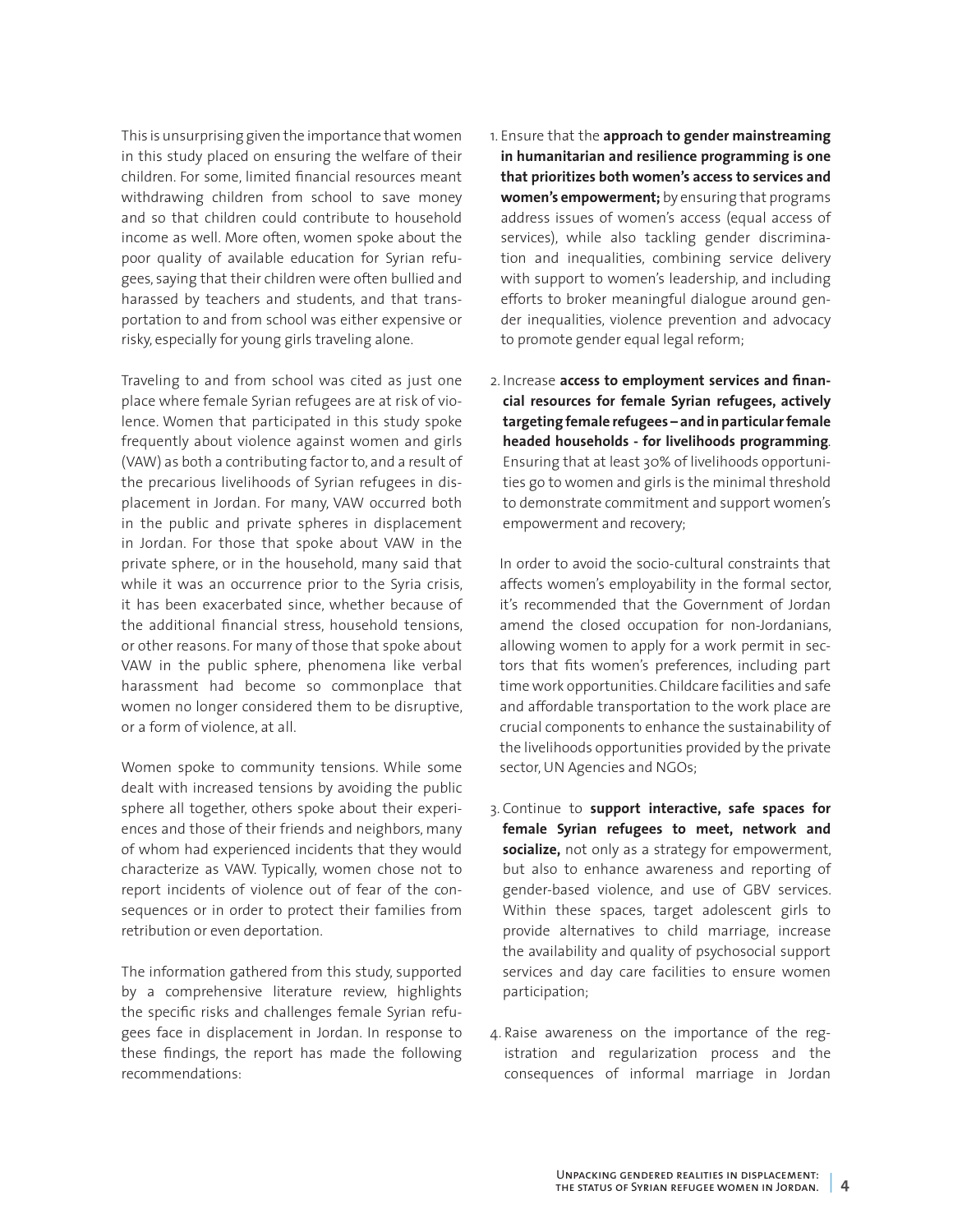emphasizing its link with birth certificates. Lack of documentation has a special impact on female head of households (separated, widows, divorced) and their children, who need to prove their status in order to have access to services and benefits;

- 5. Continue to ensure **information sharing and awareness raising on available services**, pairing approaches that utilize technology with those that are based on word of mouth;
- 6. Promote **accountability for violence against women***,*  supporting the judicial system to investigate and prosecute cases of violence against women within the refugee community; ensuring access to justice by providing legal support services, and informing about the PSEA referral mechanism in place;
- 7. Recognize the positive correlation between the strength of women's movements and organizations and gender-equal societies, and **invest in women led organizations (Syrian and Jordanian)** as a key driver of short-term and long-term social equality and cohesion.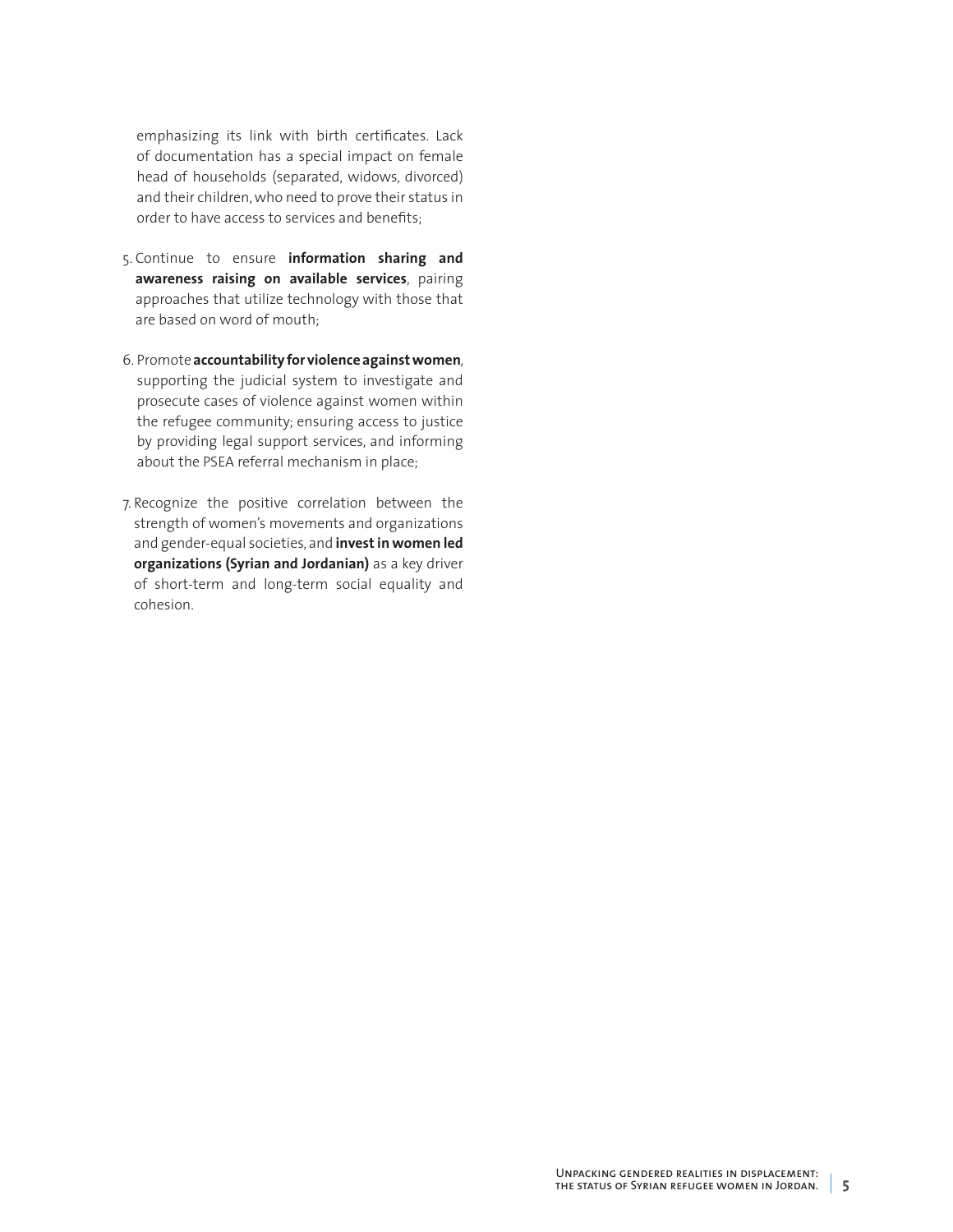## <span id="page-7-0"></span>OVERVIEW OF THE SYRIA CRISIS IN JORDAN

According to the latest census, the Hashemite Kingdom of Jordan hosts 1.4 million Syrians, including refugees and those that arrived prior to the Syria crisis. Latest UNHCR estimates put the number of registered refugees at about half of this total: 659,063,<sup>3</sup> with an unknown number of Syrian refugees currently living in Jordan without formal registration. Of registered refugees, 50% are female, and 25% are females under the age of 18.4

While the Government of Jordan has not ratified the 1951 Refugee Convention, in 1998 a Memorandum of Understanding was signed with UNHCR, which acts as the legal framework for the treatment of refugees. All Syrian refugees that enter Jordan are required to register in a refugee camp. Until 2015, Syrian refugees could leave camps and move into host communities through the bailout process.5 In 2015 the bailout process was informally suspended. Today, roughly 140,000 refugees live in camp settings, including Za'atari  $(80,000^6)$ , and Azraq (50,000, with plans to expand to 100,000<sup>7</sup>). The vast majority (78.5% $\text{8}$ ) live outside of camps. Of the approximately 500,000 refugees living in hosting communities in Jordan, most reside in Amman, followed by Irbid, Mafraq, and Zarqa, $9$  all

areas relatively proximate to the Syrian Arab Republic. Estimates put the number of Syrian refugees that have left camps without going through the bailout process at up to 175,000.10

As the Syria conflict continues, the pressures of displacement on the Government of Jordan, Jordanian hosting communities, and refugees themselves increase. The Government of Jordan provides free access to basic services, including education, to Syrian refugees.<sup>11</sup> As a result of the crisis, core inflation increased from 3.4% in 2013 to 4.6% in 2014, primarily driven by rising rents.<sup>12</sup> Public debt has grown by 53%

Community Development," *International Social Work*, 2016;60(3): 620.

<sup>3</sup> Jordan census data available at http://www.dos.gov.jo/ dos\_home\_e/main/population/census2015/index.htm.

UNHCR, Syria Refugee Regional Response, Inter-agency Sharing Portal: Jordan, April 2018, http://data2.unhcr.org/ en/situations/syria/location/36.

<sup>5</sup> This obliged refugees to meet a number of requirements including having a Jordanian sponsor outside of the camps who was over the age of 35 and a direct relative. International Human Rights Clinic (IHRC) and Norwegian Refugee Council (NRC), "Securing Status: Syrian refugees and the documentation of legal status, identity, and family relationships in Jordan," November 2016, https://reliefweb. int/report/jordan/securing-status-syrian-refugees-anddocumentation-legal-status-identity-and-family, 11.

<sup>6</sup> UNHCR Syria Regional Refugee Response: Jordan.

<sup>7</sup> UNHCR, "Azraq Camp Fact Sheet," April 2017, http://data.un hcr.org/syrianrefugees/settlement.php?id=251&country=107.

<sup>8</sup> UNHCR, "External Statistical Report on UNHCR Registered Syrians as of 15 September 2017."

<sup>9</sup> TAK Al-Qdah and M Lacroix, "Syrian Refugees In Jordan: Social Workers Use a Participatory Rapid Appraisal (PRA) Methodology For Needs Assessment, Human Rights and

<sup>10</sup> IHRC and NRC, "Securing Status," 8.

<sup>11</sup> Healthcare in public facilities was free for Syrian refugees from the beginning of the crisis until 2014, when a costsharing system was implemented, with Syrians paying fees equal to those of uninsured Jordanians. As of February 2018, all subsidized healthcare for Syrian refugees has ceased, which leads to delays in seeking treatment. This is particularly concerning when considering that 41% of Syrians are part of families with severe health vulnerability. S Doocy et al., "Health Service Access and Utilization among Syrian Refugees in Jordan," International Journal for Equity in Health, July 14, 2016: 108, doi:10.1186/s12939- 016-0399-4; A Su, "Syrian refugee baby gets life-saving surgery, others wait," Washington Post, March 14, 2018, https://www.washingtonpost.com/world/middle\_east/ syrian-refugee-baby-gets-life-saving-surgery-others-wa it/2018/03/14/53311092-274f-11e8-a227-fd2b009466bc\_ story.html?utm\_term=.08feec80bac5; UNICEF in Jordan, "Vulnerability Assessment Framework Baseline Survey," 90.

<sup>12</sup> International Monetary Fund, "The Economic Impact of Conflicts and the Refugee Crisis in the Middle East and North Africa," September 2016, https://www.imf.org/external/pubs/ft/sdn/2016/sdn1608.pdf, 9.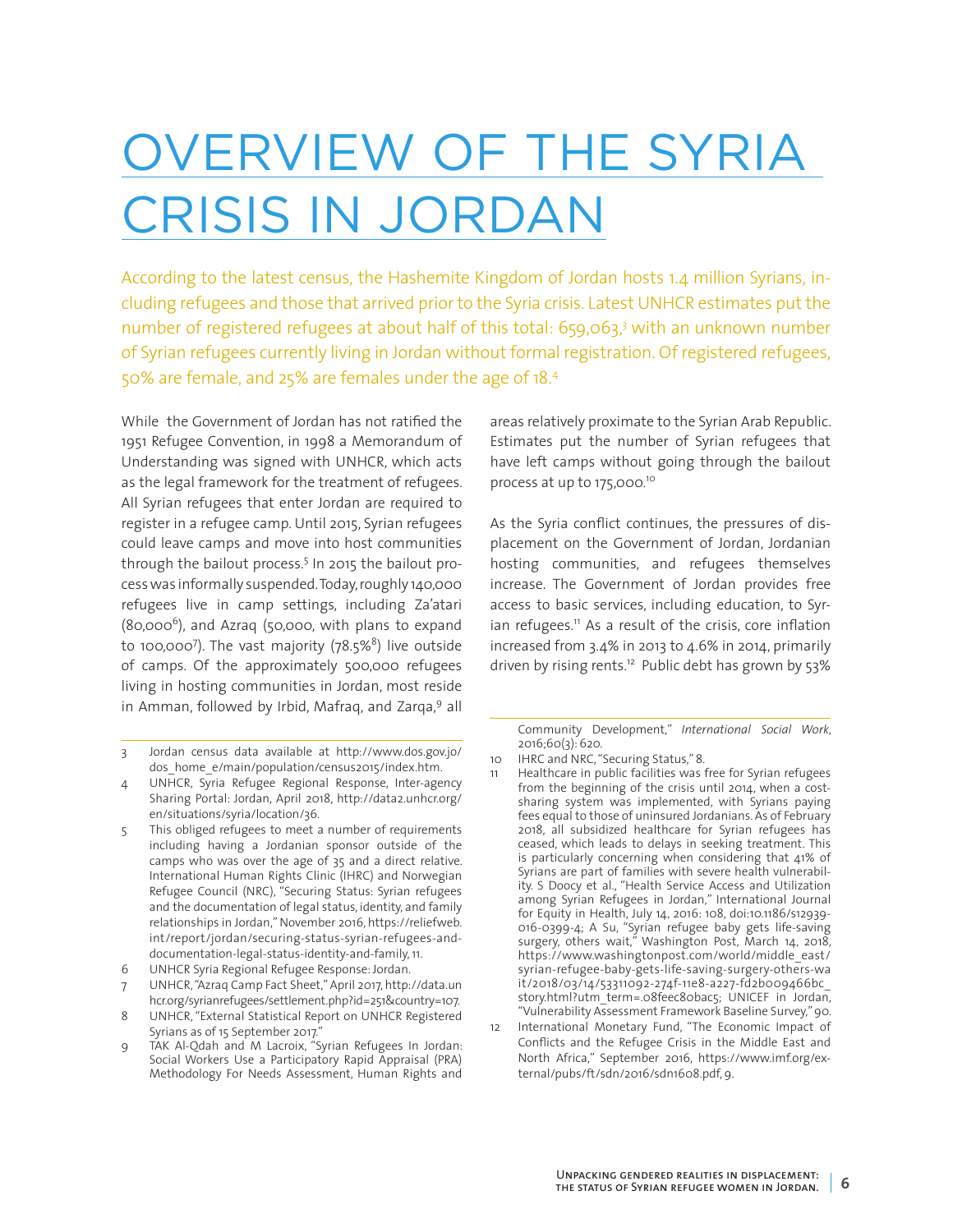and now represents 80% of GDP.<sup>13</sup> Municipalities lack sufficient capacity to deliver and maintain services, and the population increase has created a need for new roads and expanded electricity infrastructure,<sup>14</sup> water shortages are more frequent, waste collection systems are strained, and health and education facilities become increasingly overburdened. 15, 16

The major influx of school-aged refugees has inundated the already cash-strapped and overcrowded educational infrastructure in Jordan. To cope with an overwhelmed school system, Jordanian schools have two sessions: one in the morning, typically for Jordanians students, and one in the afternoon to accommodate Syrian refugee students. While this shift system reduces the cost of providing education for all, it means fewer hours of quality instruction for both Jordanian and Syrian students.17

With the population increase in Jordan – estimated to be 8% as a result of the crisis<sup>18</sup> – unemployment and underemployment is increasing, and Jordanian nationals find themselves in direct competition with Syrian refugees for jobs.<sup>19</sup> The ILO reports that between 2011 and 2014, Jordanian unemployment increased from  $14.5\%$  to 22.1%,<sup>20</sup> at least in part driven

- 13 Hashemite Kingdom of Jordan Ministry of Planning and International Cooperation. "The Jordan Response Plan for the Syria Crisis 2017-2019, (Full Plan)." 2016. http://www. jrpsc.org/, 14.
- 14 D Carrion, "Syrian Refugees in Jordan: Confronting Difficult Truths," Middle East and North Africa Programme. Chatham House, 2015.
- 15 Z Zaatari, "Unpacking Gender: The Humanitarian Response to the Syrian Refugee Crisis in Jordan." New York: Women's Refugee Commission, March 2014. http://reliefweb.int/ sites/reliefweb.int/files/resources/UnpackingGender-WRC.pdf.
- 16 REACH, "Thematic Assessment Report: Access to Water and Tensions in Jordanian Communities Hosting Syrian Refugees," 2014, https://reliefweb.int/report/jordan/ access-water-and-tensions-jordanian-communities-hosting-syrian-refugees-thematic.
- 17 Bill Van Esveld, "'We're Afraid for Their Future': Barriers to Education for Syrian Refugee Children in Jordan," Human Rights Watch, 2016, https://www.hrw.org/sites/default/ files/report\_pdf/jordano816web\_0.pdf, 6-7, 20.
- 18 Carrion, 2.
- 19 Carrion, 2.<br>20 SE Stave
- SE Stave and S Hillesund, "Impact of Syrian Refugees on the Jordanian Labour Market," International Labor Organization, 2015, http://www.ilo.org/wcmsp5/groups/

by the fact that Syrian workers accept lower wages and harsher working conditions.

For the majority of Syrian refugees, life is characterized by growing vulnerability, as it relates to financial security, food security, and legal status. The majority (86%) of Syrian refugees in Jordan live below the Jordanian poverty line of 68 JOD per person a month (approximately 2.25 USD per day), and 10% live in abject poverty, at less than 28 JOD per person each month (approximately  $1.32$  USD per day).<sup>21</sup> Vulnerable families are more likely to live in urban centers, although there are higher concentrations of vulnerability in rural areas.<sup>22</sup> Four-fifths (80%) use emergency coping strategies, and almost all (92%) of individuals are considered highly or severely vulnerable in terms of basic needs.<sup>23</sup> In both refugees and host communities, female-headed households (40% of all Syrian refugee household in Jordan) $24$  are among the most vulnerable to food insecurity and more likely to rely on assistance programs.25

Securing adequate shelter is a primary concern for Syrian refugees living outside of the camps, with 75% of Syrian refugees severely or highly shelter-vulnerable.26 Syrian refugees often borrow to afford high rents, even

public/---arabstates/---ro-beirut/documents/publication/ wcms\_364162.pdf.

- 21 UNHCR Jordan, Jordan Refugee Response, "Vulnerability Assessment Framework: Baseline Survey," 14.
- 22 UNHCR Jordan, "Vulnerability Assessment Framework Baseline Survey," 15.
- 23 UNHCR Jordan, "Vulnerability Assessment Framework Baseline Survey," 80, 30.
- 24 Care International, "Six Years Into Exile: The challenges and coping strategies of non-camp Syrian refugees in Jordan and their host communities," 2016, https://reliefweb.int/ sites/reliefweb.int/files/resources/2016Assessmentofthe-SituationofUrbanSyrianRefugees%26VulnerableJordanian s-FullReport.pdf, 36.
- 25 World Food Programme (WFP), "Comprehensive Food Security Monitoring Exercise (CFSME): Registered Syrian Refugees in Jordan," 2016, http://documents.wfp.org/stellent/groups/public/documents/ena/wfp291175.pdf?\_ga= 2.149505398.1341597863.1504976096-1750603342.1502915762; World Food Programme, "Assistance to Vulnerable Syrian Refugees and Host Communities in Egypt, Iraq, Jordan, Lebanon and Turkey," 2016, http://www1.wfp.org/ operations/200987-assistance-vulnerable-syrian-refugeesand-host-communities-egypt-iraq-jordan.
- 26 UNHCR Jordan, "Vulnerability Assessment Framework Baseline Survey," 40.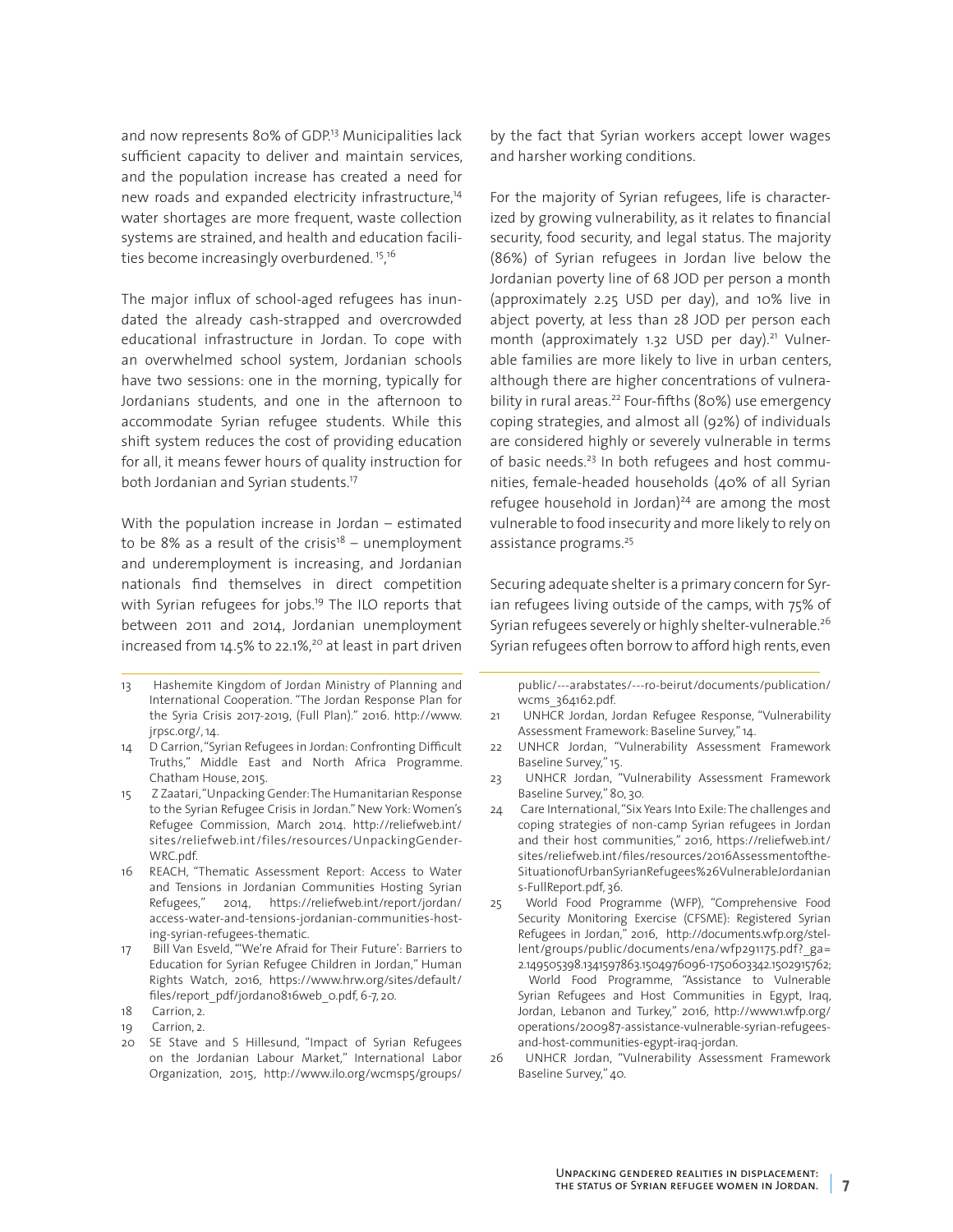to live in substandard or dangerous dwellings, which are sometimes overcrowded, possibly promoting the spread of communicable diseases.<sup>27</sup> In cities, refugees and Jordanians compete for adequate and affordable housing. Average rents in Mafraq increased 68% and in Amman increased 6% between 2012 and 2014. $28$ 

Syrian families face a number of additional barriers to ensuring their children are able to enroll and remain in school, including distance and transport to school, availability of places in a school, missed education due to the Syria crisis, etc. Despite these conditions, 79% of school-aged Syrian children attend school. However, 97% of Syrian school-aged children are at high risk for nonattendance at school, largely because of financial resources,<sup>29</sup> and an estimated 100,000 children are not accessing formal education at all.<sup>30</sup> Additionally, whereas quality of education was a key factor leading to a lack of regular attendance from enrolled boys, the majority (38%) of enrolled girls cited lack of transportation to school as the primary barrier to regular attendance.<sup>31</sup>

Low family incomes and the high costs of food and shelter have forced 60% of Jordanian families to depend at least partially on income from children, which contributes to low enrollment for boys in particular, although in some families, girls are also sent to work. Sixteen percent (16%) of families cited child

engagement or marriage as the reason for no school attendance, particularly those with adolescent girls.

Lack of documentation is also a key concern for Syrian refugees, as many are no longer in possession of their Syrian identification or civil documents (including marriage certificates, birth certificates, and family books32). This concern relates to their ability to register children and access services, though of equal concern is research indicates linkages between gender-based violence and lack of documentation in Jordan.33 Research cites examples of husbands withholding their wives' documentation, and women who married before legal marrying age (18) not being able to obtain legal documentation for themselves or their children.

While the processes to obtain and maintain refugee status documents have changed over time,<sup>34</sup> the requirement that all Syrian refugees in Jordan register with the Jordanian Ministry of the Interior (MOI) and hold a valid MOI Service Card<sup>35</sup> has remained since the start of the Syria crisis. The MOI Service Card enables refugee access to public services such as health and education.<sup>36</sup> It is estimated that as of December 2017, over half of Syrian refugees living outside of camps (approximately 403,332) have updated MOI cards, leaving 110,331 presently unregistered.37 Syrian refugees in possession of a valid and updated MOI card are able

- 33 International Catholic Migration Commission, "UNDOCUMENTED, UNSEEN, AND AT RISK:The Situation Of Syrian Refugees; Lacking Civil and Legal Documentation in Jordan," September 2017, https://www.icmc.net/sites/ default/files/documents/resources/jordan-syrian-refugees-legal-documentation-final.pdf.
- 34 Obtaining an MOI Service Card currently requires an Asylum Seeker Card (ASC), health certificate, proof of identify, and proof of address for everyone over the age of 12. For Syrian refugees, existing identification documents such as a Syrian birth certificate or passport are also required. International Human Rights Clinic (IHRC) and Norwegian Refugee Council (NRC), "Registering Rights: Syrian refugees and the documentation of births, marriages, and deaths in Jordan," October 2015, http://hrp.law.harvard.edu/ wp-content/uploads/2015/11/Registering-rights-report-NRC-IHRC-October20151.pdf, 10.
- 35 UNHCR, Jordan Refugee Response: Vulnerability Assessment Framework, 22.
- 36 I Saliba, "Refugee Law and Policy: Jordan," Library of Congress, https://www.loc.gov/law/help/refugee-law/jordan.php.
- 37 Jordan INGO Forum, "From Promise to Practice: Following through on commitments to support the future of Syria and the region," March 2018, http://testsite.jordaningoforum.org/ wp-content/uploads/Promise-to-Practice\_Online.pdf, 11.

<sup>27</sup> Mercy Corps, "Quick Facts."

<sup>28</sup> International Monetary Fund, "The Economic Impact of Conflicts and the Refugee Crisis in the Middle East and North Africa," September 2016, https://www.imf.org/external/pubs/ft/sdn/2016/sdn1608.pdf, 9.

<sup>29</sup> UNHCR Jordan, "Vulnerability Assessment Framework Baseline Survey," 32.

<sup>30</sup> Van Esveld; K Van Rossum, R Altaher, and L Adawiya, "Running on Empty II: A Longitudinal Welfare Study of Syrian Refugee Children Residing in Jordan's Host Communities," UNICEF Jordan, Amman, Jordan, 2017, https://reliefweb.int/sites/reliefweb.int/files/resources/ RUnningOnEmptyII\_UNICEFJordanSep2017.pdf, 21.

<sup>31</sup> Van Esveld 4, 69, 81; WFP, "CFSME," 57; K Van Rossum, 21.

<sup>32</sup> Family books, issued by the Government of Syria, are a record of all family members, including marital status and parental identity. This is often used in place of a Syrian national ID. Source: Norwegian Refugee Council, "Syrian refugees right to legal identity: implications for return," Briefing note, January 2017, https://www.nrc.no/ globalassets/pdf/briefing-notes/icla/final-syrian-refugees-civil-documentation-briefing-note-21-12-2016.pdf.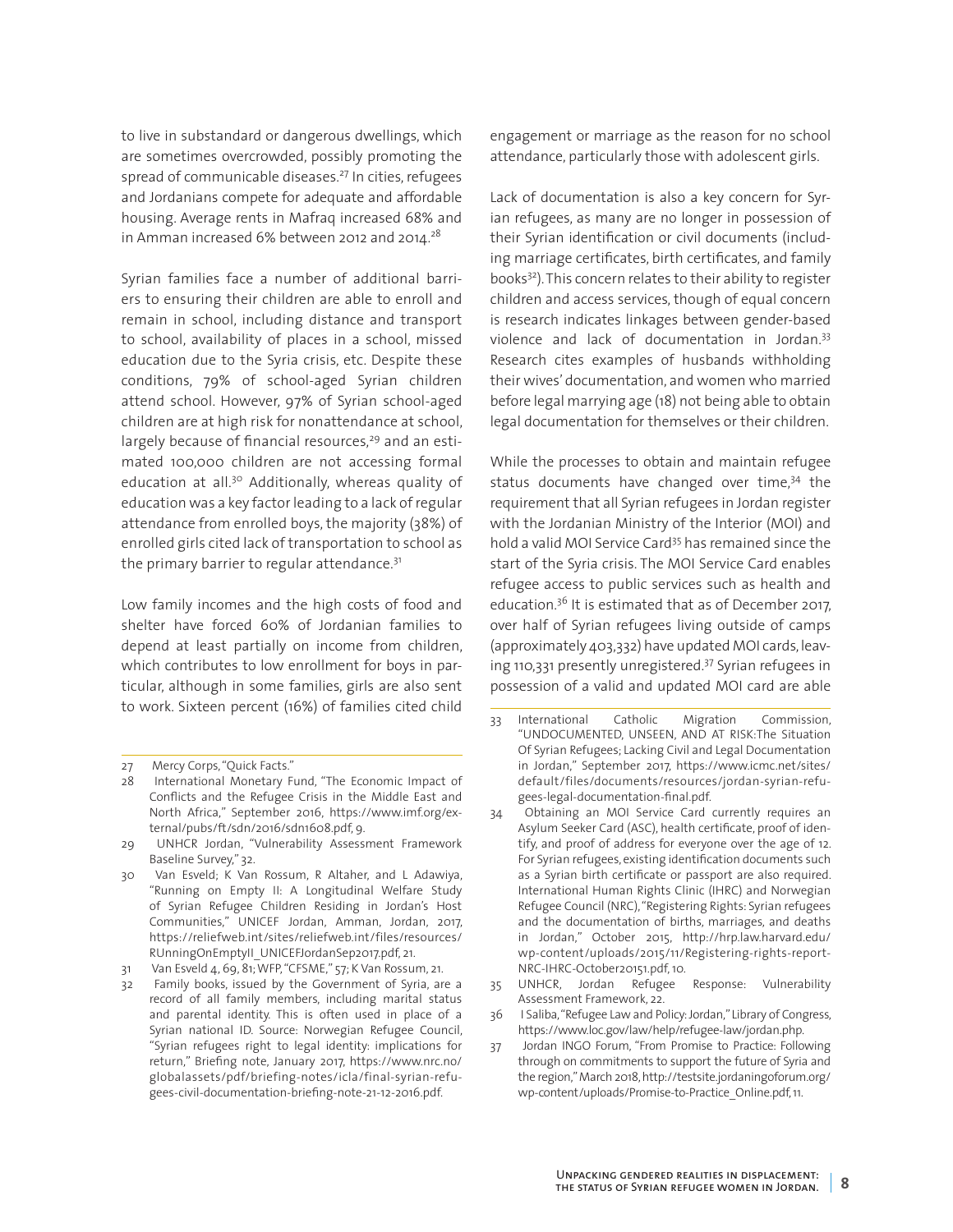to travel freely throughout Jordan, obtain driver's licenses, and apply for work permits.<sup>38</sup> Work permits are a particularly critical issue for Syrian refugees in Jordan, as it allows them to find legal work to support themselves and meet the basic needs of themselves and their families.

In February 2016 at the London Syria Conference, Jordan presented its commitment to provide 200,000 work permits to Syrian refugees by the end of 2019 (Jordan Compact).39 In 2017, as a result of policy reforms, the Government issued 46,717 work permits, of which 5% were issued to women. This takes the total number of work permits issued as of April 2018 to 99,433, of which 45,850 are currently active (April 2018).40

Despite this positive development, there are still many regulations in place that restrict widespread uptake of work permits, such as occupation field restrictions. Professions that are closed to non-Jordanian workers include: administration and accounting, sales, electricity, engineering, teaching, and medical professions.41 For the sectors in which Syrians are allowed to work, government policy requires employers to hire a certain proportion of Jordanian workers as part of their overall work force,<sup>42</sup> with significant penalties or delays in obtaining work permits for Syrian workers if businesses fail to comply.43

While the Government of Jordan has demonstrated its commitment to women's employment, many of the areas in which Syrian refugees are able to work are seen as socially unacceptable for women, which further restricts their access to legal paid employment. As a result, many Syrian women (and men) choose to take their chances in the informal economy, where they are able to work in the field of their expertise, rather than going through the process of obtaining a formal work permit for a job in which they lack knowledge, experience, or interest.<sup>44</sup> This is despite the fact that Syrian women express an interest in working in the paid economy, outside of the home. A previous UN Women study reported that while 57% of Syrian and Jordanian women who were not currently working said they would want to work if they had the opportunity, despite the fact that only 6% of Syrian women in the study said they were currently employed.45

In lieu of access to employment, the majority of Syrian refugees in Jordan rely on the services available to them, whether from the Government of Jordan or the humanitarian aid system, to survive. The World Food Programme (WFP) reports that it has served nearly 500,000 Syrian refugees in Jordan with nutrition assistance,<sup>46</sup> and UNHCR provided multipurpose cash assistance to over 160,000 individuals in 2017.<sup>47</sup> In addition to food and cash-based assistance targeted at Syrian refugees, Syrian refugees in Jordan also often access healthcare, transportation, and municipal services provided by the Government of Jordan. A 2016 UN Women study of Syrian refugees in Irbid and Zarqa governorates found that women consistently

<sup>38</sup> UNHCR, "Frequently Asked Questions (FAQ): Registration and Documentation (MOI cards) for Syrian Refugees in Host Communities," March 2016.

<sup>39</sup> Government of Jordan, "The Jordan Compact: A New Holistic Approach between the Hashemite Kingdom of Jordan and the International Community to Deal with the Syrian Refugee Crisis," *ReliefWeb*, February 8, 2016, https:// reliefweb.int/report/jordan/jordan-compact-new-holisticapproach-between-hashemite-kingdom-jordan-and.

<sup>40</sup> Government of Jordan, EU, and UN, "Supporting the future of Syria and the Region: Jordan partnership paper (conference document)," Brussels II Conference, 24-25 April 2018, http://www.consilium.europa.eu/media/34144/jordanpartnership-paper.pdf.

The complete list of professions inaccessible to Syrians in Jordan can be found at: http://data.unhcr.org/syrianrefugees/download.php?id=12986.

<sup>42</sup> International Labor Organization, United Nations Development Programme, and the World Food Programme, "Jobs Make the Difference: Expanding Economic Opportunities for Syrian Refugees and Host Communities," ReliefWeb, April 5, 2017, https://reliefweb.int/report/ syrian-arab-republic/jobs-make-difference-expandingeconomic-opportunities-syrian-refugees.

<sup>43</sup> Creative Associates International, "Employer Perspective on the Jordanian Labor Force," March 3, 2014, http://www. amcham.jo/Portal1/Upload/Block/Image/Creative%20 Associates%20International%20Report.pdf.

<sup>44</sup> Howden, Patchett, Alfred, "The Compact Experiment."

<sup>45</sup> UN Women and REACH, "Women Working: Jordanian and Syrian Refugee Women's Labour Force Participation and Attitudes Toward Employment," 2017, http://www2. unwomen.org/-/media/field%20office%20jordan/attachments/publications/jordanian%20and%20syrian%20 refugee.pdf?la=en&vs=1300, 28, 35.

<sup>46</sup> WFP, "WFP Jordan Country Brief," January 2018, https://docs. wfp.org/api/documents/788b342281fc434d8688c9148d465 9e4/download/?\_ga=2.234167518.1758295949.1522766952- 1952215060.1522766952.

<sup>3</sup>RP Regional Refugee and Resilience Plan 2017-2018 In Response to the Syria Crisis, 2017 Progress Report, October 2017, https://data2.unhcr.org/en/documents/download/60340, 35.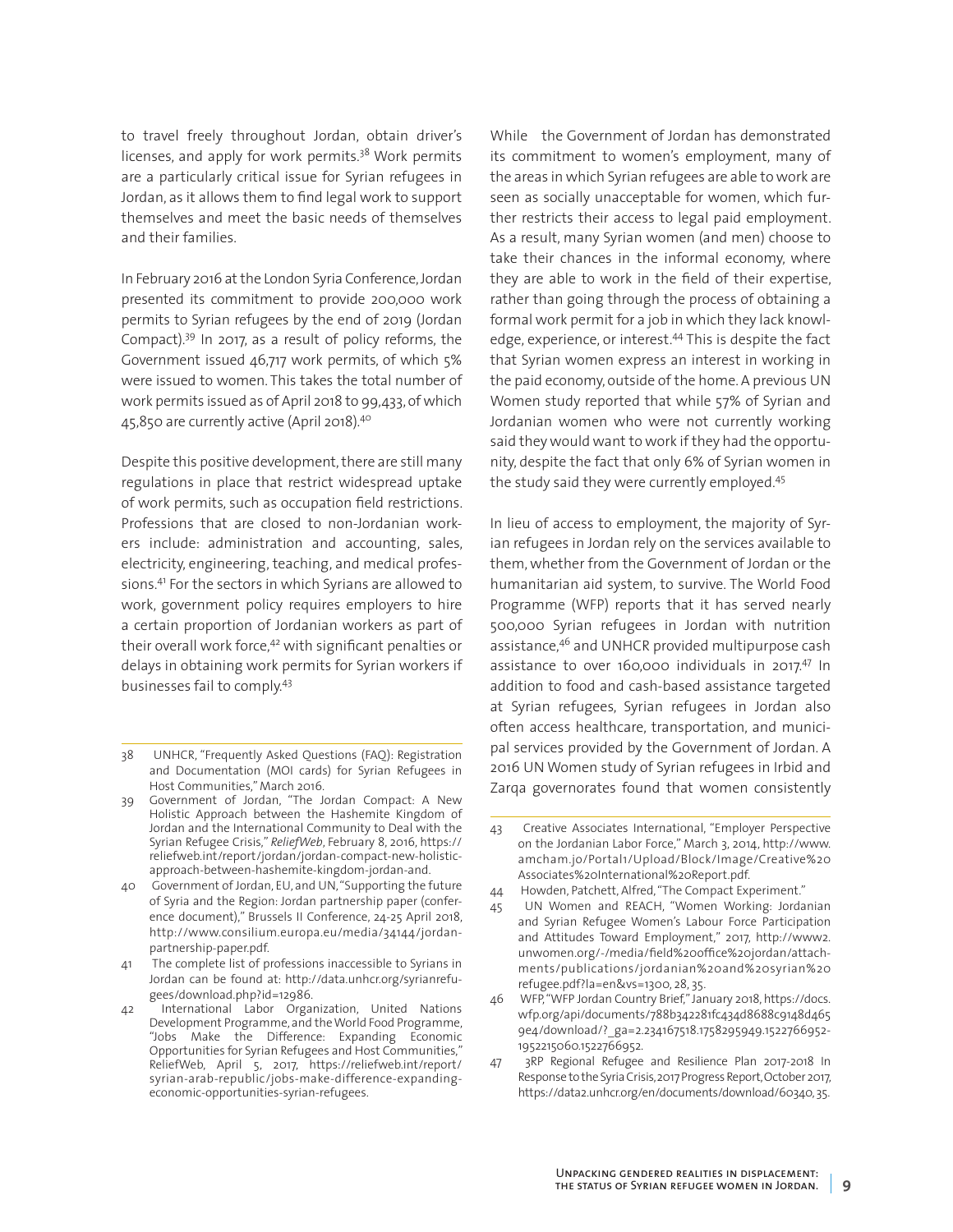expressed more difficulty accessing services than men, and that overall the most pressing barriers to access of services were physical access or reachability as well as issues related specifically to distance or transportation, particularly among women.48

Structural gender inequalities negatively affect both Jordanian and Syrian women. For female Syrian refugees, this deeply entrenched discrimination is compounded by their refugee status and the precariousness of displacement. For example, in a recent study by UNICEF and UNHCR, 51% of Syrian women interviewed in Jordan said they were prohibited from leaving the house without accompaniment.49 This is both because gender norms in Syria and Jordan tend to limit women's access to public space and due to protection fears cited by family members because of perceived tensions between refugees and host communities. In previous research conducted in Jordan, some women expressed even greater concerns for their safety than they did at home in Syria during the conflict, mainly due to their lack of familiarity with their surroundings and not having close friend and family networks nearby.50

Studies of humanitarian crises around the world show that women are uniquely vulnerable to safety issues.51 In the Jordan context, these include reports of child/forced marriage, intimate partner violence, and coercive sex.<sup>52</sup>,<sup>53</sup> UNICEF data finds that 6% of Syrian refugee girls in Jordan dropped out of formal education because they were either married or getting married soon.54 In another study around one-third of respondents said that they thought the average age of

- 49 ODI, UNICEF, and UNHCR, "A Promise of Tomorrow: The effects of UNHCR and UNICEF cash assistance on Syrian refugees in Jordan," October 2017, https://reliefweb.int/sites/reliefweb. int/files/resources/ODIUNICEFUNHCRCTreportfinalHR71117. pdf, 94.
- 50 WHS, "Community Consultations."
- 51 Women's Refugee Commission, "Gender-Based Violence," https://www.womensrefugeecommission.org/gbv.
- 52 Al-Shdayfat (1), 238-239.
- 53 UN Women, "Restoring Dignity and Building Resilience: Monitoring Report on UN Women's Programming in Za'atari Refugee Camp, June–October 2015," Amman, Jordan, 2016: 8-9.
- 54 Van Rossum K, Altaher R, and Adawiya R. "Running On Empty II: A Longitudinal Welfare Study of Syrian Refugee Children Residing in Jordan's Host Communities." UNICEF Jordan. Amman, Jordan, 2017. https://www.unicef.org/jordan/RunninOnEmptyII-UNICEFJordanSept2017.pdf.

marriage had decreased since coming to Jordan, and those that thought this were three times more likely to say that the marrying age of female had decreased compared to males.<sup>55</sup> Among these respondents, displacement was the most commonly cited reason for the decrease.

The GBVIMS Task Force Sub-Group in Jordan, led by UNHCR and UNFPA, reported in 2015 that 36% of reported incidents of SGBV were related to child marriage - the type of gender-based violence most reported by women and girls - with an additional 28% of women reporting emotional and psychological abuse, and 27% reporting physical abuse.<sup>56</sup> Furthermore, it was documented in 2017 that one third of refugee women in Jordan have experienced physical violence in their lifetime, and that 52% have experienced emotional abuse, with husbands the most common perpetrators.57

Considering these factors, resources for survivors of and those at risk of violence against women (VAW) are of paramount importance. However, documented knowledge of VAW services among Syrian refugee women in Jordan is low. In 2014, 83% of women reported being unaware of any services provided related to VAW,58 and there are high rates of referral decline: more than two-thirds (68%) of survivors living outside of camps declined referrals to legal assistance services and 81% declined referrals to protection and security assistance services. In Za'atari camp these numbers drop slightly, with 45% of women declining referrals to legal assistance services and 77% of women declining referrals to protection and security assistance services.59

57 "Physical Abuse Among Syrian Refugee Women In Jordan," Middle East J Nurs, 2017;11(1):3-7 and N Al-Shdayfat, "Emotional Abuse Among Syrian Refugee Women In Jordan," Global Journal of Health Science, 2017;9(3): 237-247. 58 Zaatari, 13.

59 "Gender-Based Violence Information Management System (GBVIMS) Mid-Year Report 2015 SGBV Sub-Working Group Jordan."

<sup>48</sup> UN Women and REACH, "Women's Access to Basic Services in Irbid and Zarqa."

<sup>55</sup> UN Women. "Gender-based Violence And Child Protection Among Syrian Refugees In Jordan, With A Focus On Early Marriage." New York. 2013.

<sup>56</sup> Gender-Based Violence Information Management System, "Gender-Based Violence Information Management System (GBVIMS) Mid- Year Report 2015 SGBV Sub-Working Group Jordan."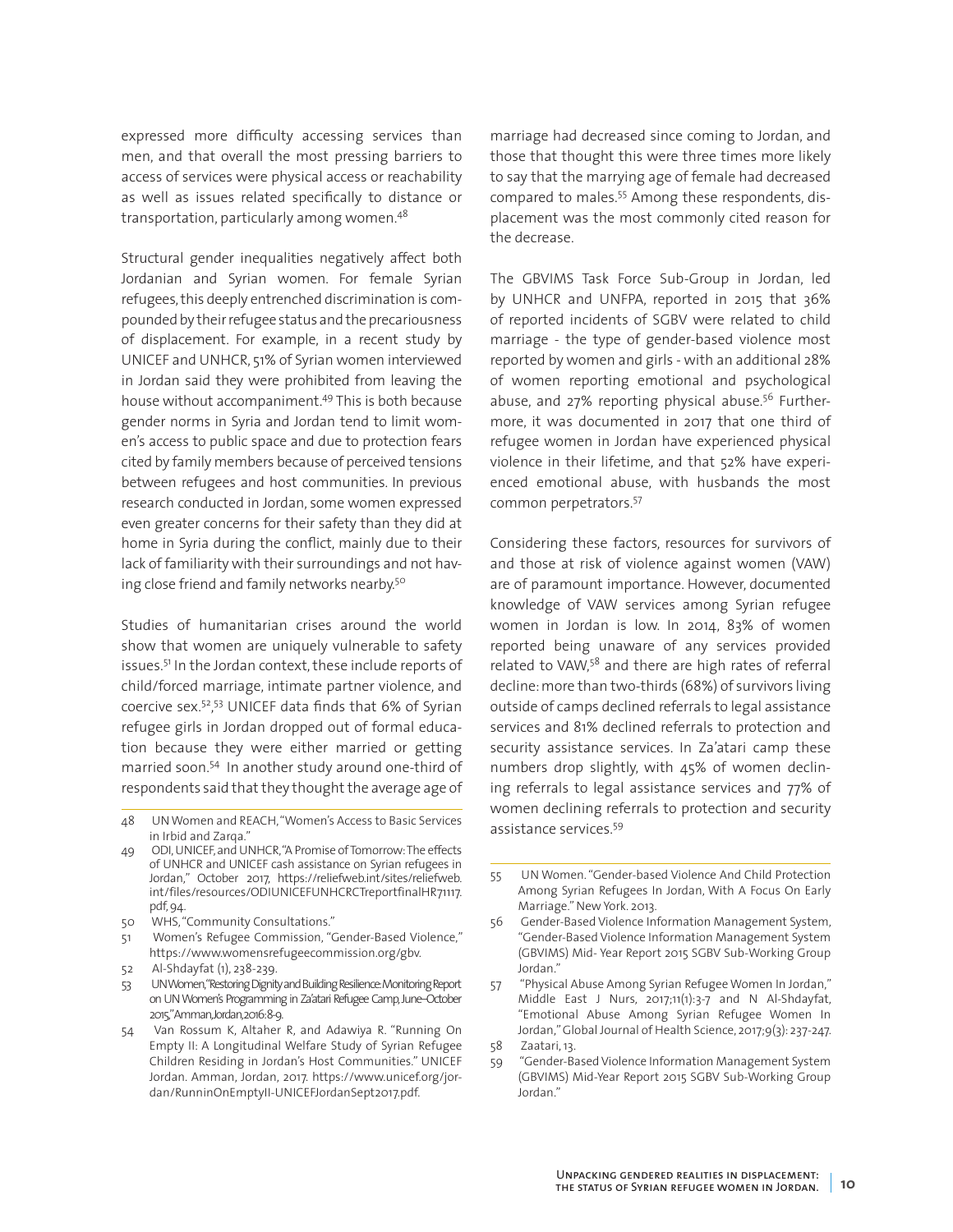# <span id="page-12-0"></span>OVERVIEW OF WOMEN PARTICIPATING IN THIS **STUDY**

Similar to the study in Iraq and Lebanon, the Jordan study examined female refugees' experiences in displacement. However, the research in Jordan consisted of qualitative in-depth interviews rather than quantitative surveys.

The study consisted of thirty-nine (39) in-depth interviews with women in Amman, Irbid, and Mafraq, three of the four main areas where Syrian refugees have settled in Jordan. The women interviewed represented a range in terms of marital status, educational attainment, household size, status in household, and experiences with violence in their lives in Jordan, whether domestic violence or violence outside the home. Demographic details are included below, and further information can be found in the Methodological Appendix.

#### Of the 39 female participants in the study:

- **.** Twenty-six (26) came from urban locations around Amman, Mafraq, and Irbid, and 13 came from rural areas surrounding these cities.
- **.** Twenty-five (25) were married, six were divorced or separated, five were widowed, and three were single.
- Nine (9) said they lived in a female-headed household, mostly the woman herself (8), though in one case it was the woman's mother. The other 30 said their head of household was a man, either their husband  $(24)$ , son  $(4)$ , brother  $(1)$ , or father  $(1)$ .
- **.** Thirty-one (31) women described themselves as housewives, five said they were employed, and two said they were unemployed.
- **.** Households ranged in size between two and 11 people. In addition to children, women typically lived with at least one other person, and almost all (36) lived with at least one child.
- **.** All but five of the women reported school-aged children residing in their households. Generally, women had around three children in the household. However, some had as many as six. Note that these numbers do not include additional children living outside the household.
- **.** Six women had completed college, university, or other higher education, nine had completed high school, 23 had completed primary or middle school, and one reported that she was illiterate/uneducated.
- **.** Twenty-five (25) participants reported a household income of 250 JD or less per month. Only two participants reported a household income of 500 JD or more per month. The remainder reported household incomes between 251 JD and 499 JD per month. The minimum monthly household income was approximately 40 JD, and the maximum was 600 JD.
- **.** Two of the women came to Jordan in 2011, 10 came in 2012, 21 came in 2013, two each in 2014 and 2015, and one in 2016.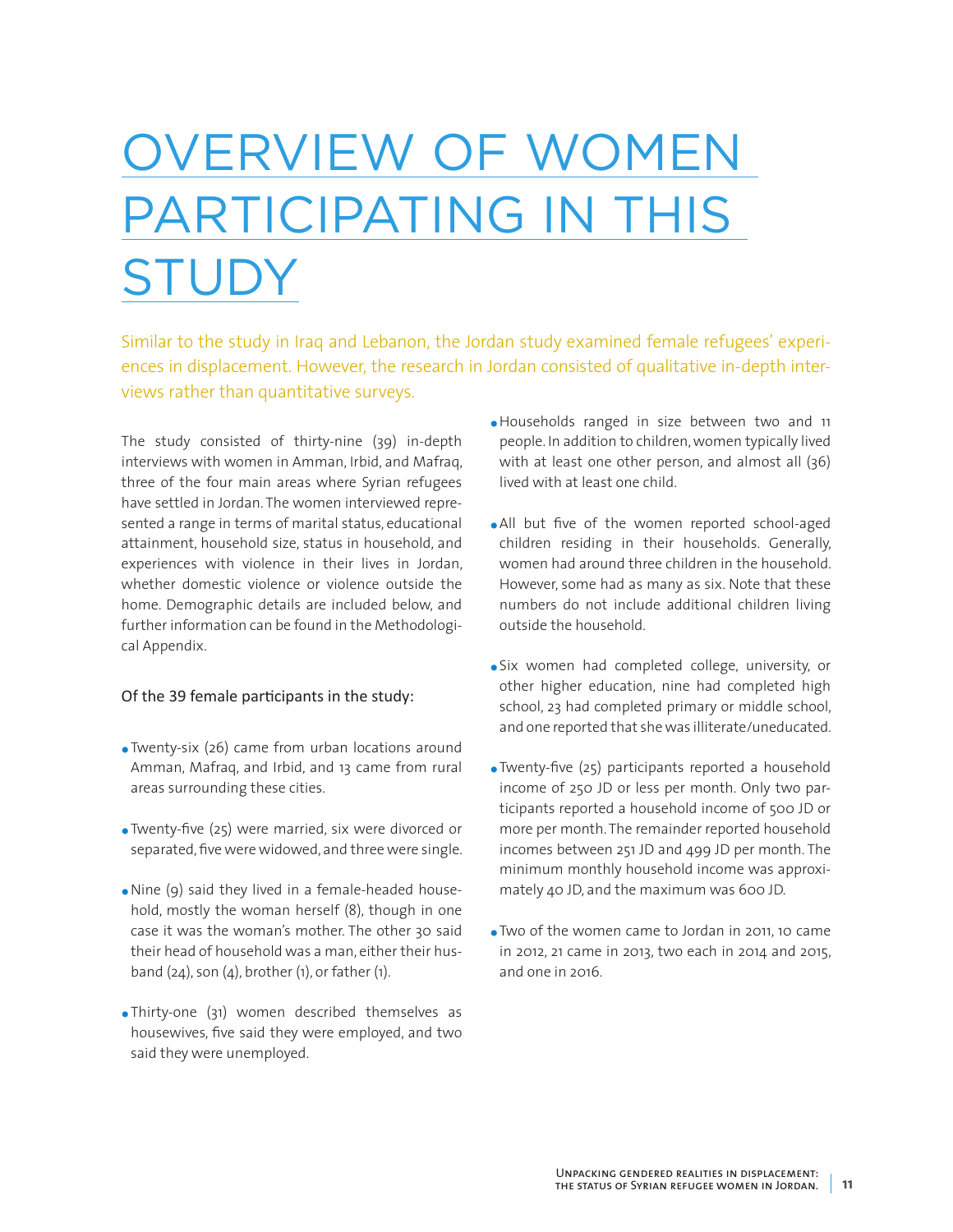### <span id="page-13-0"></span>RIGHTS AND LEGAL STATUS IN JORDAN

The discussion in this study around rights and legal status was focused around registration with UNHCR, since participants perceived this as the key to obtaining legal status in Jordan. It was clear from the conversations that there is a widespread lack of understanding of the broader civil status of Syrian refugees in Jordan, which has led some women to be fearful that they may lose their rights and be deported, either back to refugee camps, or to Syria.

Not all of the women who participated in this study had current UNHCR ID cards. The majority of women who were not registered with UNHCR had a household income of less than 250 JD per month, and indicated that cost is a barrier to obtaining a UNHCR ID, and that not having UNHCR registration affects household income due to the need to produce proof of refugee status to access many types of humanitarian assistance and subsidized work permits.

Those that did not have UNHCR IDs generally reported that this was because they left refugee camps illegally because of the poor conditions or because they wanted to live with their family members who were elsewhere. However, this often meant they lived in fear of being caught and forced to return to the refugee camp, or worse, to Syria. This fear severely impacted their freedom of movement, with many saying that they didn't leave their house unless they had to.

**"If the officials caught me, they could deport me back to the camp. I'm not worried or scared of them, I just want my rights as a refugee. It doesn't make sense to me to be cut off from aid for refugees just because I fled from a really bad situation in the camps." (Manal, 40, widowed, urban Amman)**

Where women had problems with their identification, typically these were passed onto their children, either because their documents were surrendered or because they were born in Jordan outside of formal hospitals. Syrian refugee children in Jordan without proper identification are unable to register for any services, including education. In addition, without registration or official documents, there is a strong possibility that these children will become stateless.<sup>60</sup>

Nevertheless, confusion about the registration process persists, and communication and knowledge barriers such as this compound existing challenges for registration and documentation, making it even more difficult for refugees to obtain legal status.

**"We have no identification papers, we left them in Al Azraq. My daughter is two years old now and she doesn't have a birth certificate and we don't have a marriage contract." (Hekmat, 20, married, rural Mafraq)**

In addition, several women expressed frustration that authorities did not accept their documents showing marriage, divorce, or death, because they were from Syria. This meant that legal changes that took place in Syria (such as marriage, divorce, or death) were not recognized in Jordan.<sup>61</sup> Typically, women sought these documents to show that they were divorced or widowed and the head of their household, in order to demonstrate the absence of a male breadwinner and the need for additional aid.

**"I am separated, and in order to get priority from aid organizations, they ask me for proof that my husband is not here, and I have nothing." (Ramya, 43, separated, urban Amman)**

<sup>60</sup> IHCR and NRC, "Registering Rights," 5.<br>61 IHCR and NRC "Securing Status" 26

IHCR and NRC, "Securing Status," 26.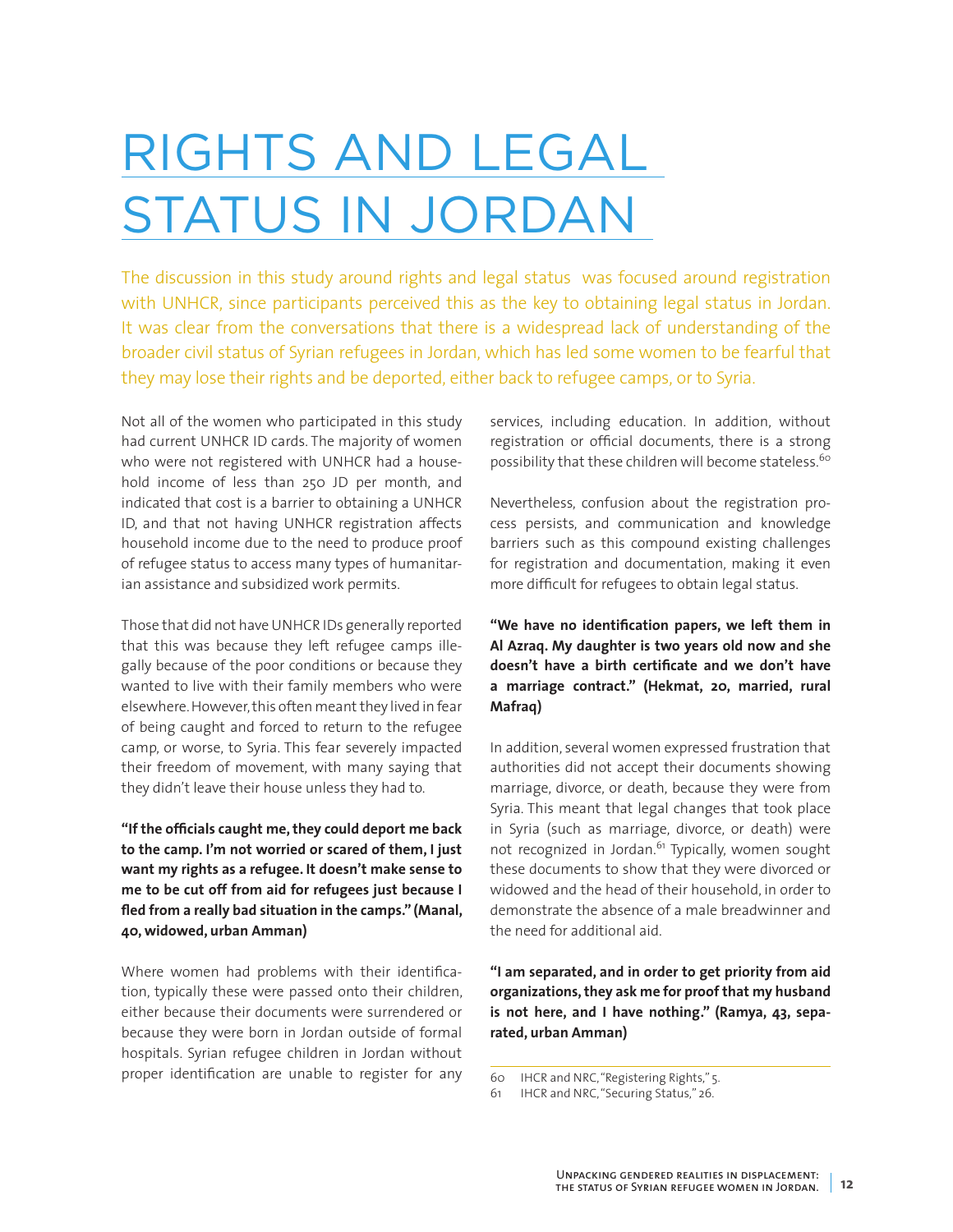## <span id="page-14-0"></span>REFUGEE ASSISTANCE AND SUPPORT

Almost all of the women in the study had received some sort of assistance or support from local, national, or international organizations within the last two years. Of those that had not received support or assistance, they stated that this was because they had no identification and had not registered with UNHCR, which had made it harder to make ends meet.

#### **"I don't know any services available here except UNHCR who gives us food coupons. That's it." (Hadeel, 33, married, urban Mafraq)**

While aid was consistently reported as insufficient and inconsistent, women that had received some sort of aid seemed to have more stability than those that didn't. This is validated in existing literature by data showing higher levels of food security among those who receive assistance compared to non-recipients.<sup>62</sup> In addition, those that had received aid previously, but no longer received anything, said that they struggled less when they had received assistance.

**"We have nothing here, just the mattress we sleep on. One day we eat rice and lentils, one day we eat soup or open a can of cheese. But if I did not have the food coupons and UNHCR aid, it would be a disaster." (Mona, 50, divorced, urban Amman)**

Similar to the confusion around registration and legal status, one of the strongest themes around refugee assistance and support was the overall lack of information and knowledge about resources and services offered to Syrian refugees. This has led some to become frustrated and disillusioned with the aid process overall. Among the women who had received refugee assistance or support, the most common resources offered were cash assistance and food coupons.<sup>63</sup>

Women expressed confusion and frustration regarding the distribution of aid to refugees. This is consistent with previous research conducted with Syrian refugees in Jordan with regard to access to services<sup>64</sup> Some women said that they had received money consistently for several months and then the aid ceased without explanation. Others reported that they received a one-time distribution, or that they had registered and been promised assistance that they had never received. Women who currently received assistance said that it was unreliable and they were unsure how long it would continue.

**"I've applied for aid from UNHCR for five years now, but have not received anything yet. I know refugees who applied recently and got aid. Agents from UNHCR come to my area every week, and I go to ask them about it, and they tell me to wait for my turn." (Ghosoun, 54, widowed, urban Irbid)**

Adding to this frustration is a perceived unfairness of the aid process. Many women gave examples of neighbors or acquaintances who they knew were receiving aid, despite appearing to be more financially secure. There was a general perception that aid allocations were based on perceptions of need and poverty, rather than actual need. This created a sense of disillusionment among those who said that they approach the aid process honestly and are unable to get anything. Exacerbating this sentiment were reports from interviewees of male aid workers soliciting unmarried women in exchange for more aid and

<sup>62</sup> WFP, "CFSME," 2016, 32.

<sup>63</sup> A Karim and MJ Altman, "10 Facts about the Syrian Refugee Crisis in Jordan" World Food Programme, September 2016, https://www.wfpusa.org/articles/10-facts-about-thesyrian-refugee-crisis-in-jordan/.

<sup>64</sup> WHS, "Community Consultations."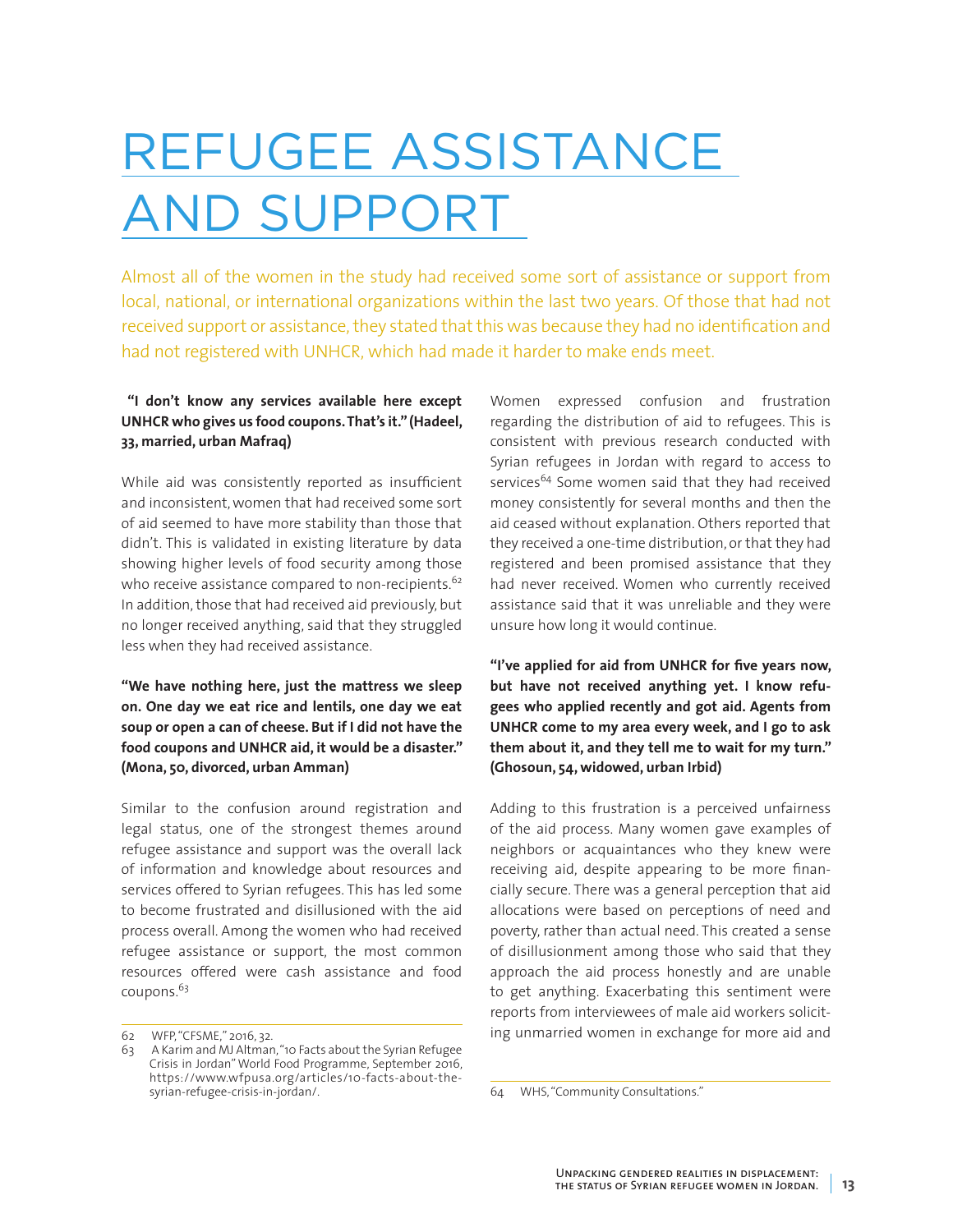assistance, though no women said they knew of cases where a woman had taken them up on it.

Frustrations have led some to feel a lack of credibility and trust in the institutions tasked with providing aid to Syrian refugees in Jordan. Though some women expressed understanding that there was a broader process at work which organizations had little control over, few women had confidence that they would receive aid in the future. This had not stopped any of the women in the study from registering with aid organizations, though they did not often follow up.

**"They will help and then they stop. I don't get messages anymore, people say that UNHCR has been shut down, they say there's no more support from foreign countries. You can't rely on this support, we have to work to afford food and water." (Jamilah, 37, married, rural Amman)**

Lack of follow-up is perhaps driven by the other major barrier to accessing refugee assistance and support: cost. Particularly where distribution occurred at service points or registration at a central location was required, women said that they were unable to afford the high transportation costs to travel there. Finding childcare, or having to pay to transport their children as well, was also restricting. Where women had borne the burden of this cost and had not received assistance, they were particularly disillusioned with the process.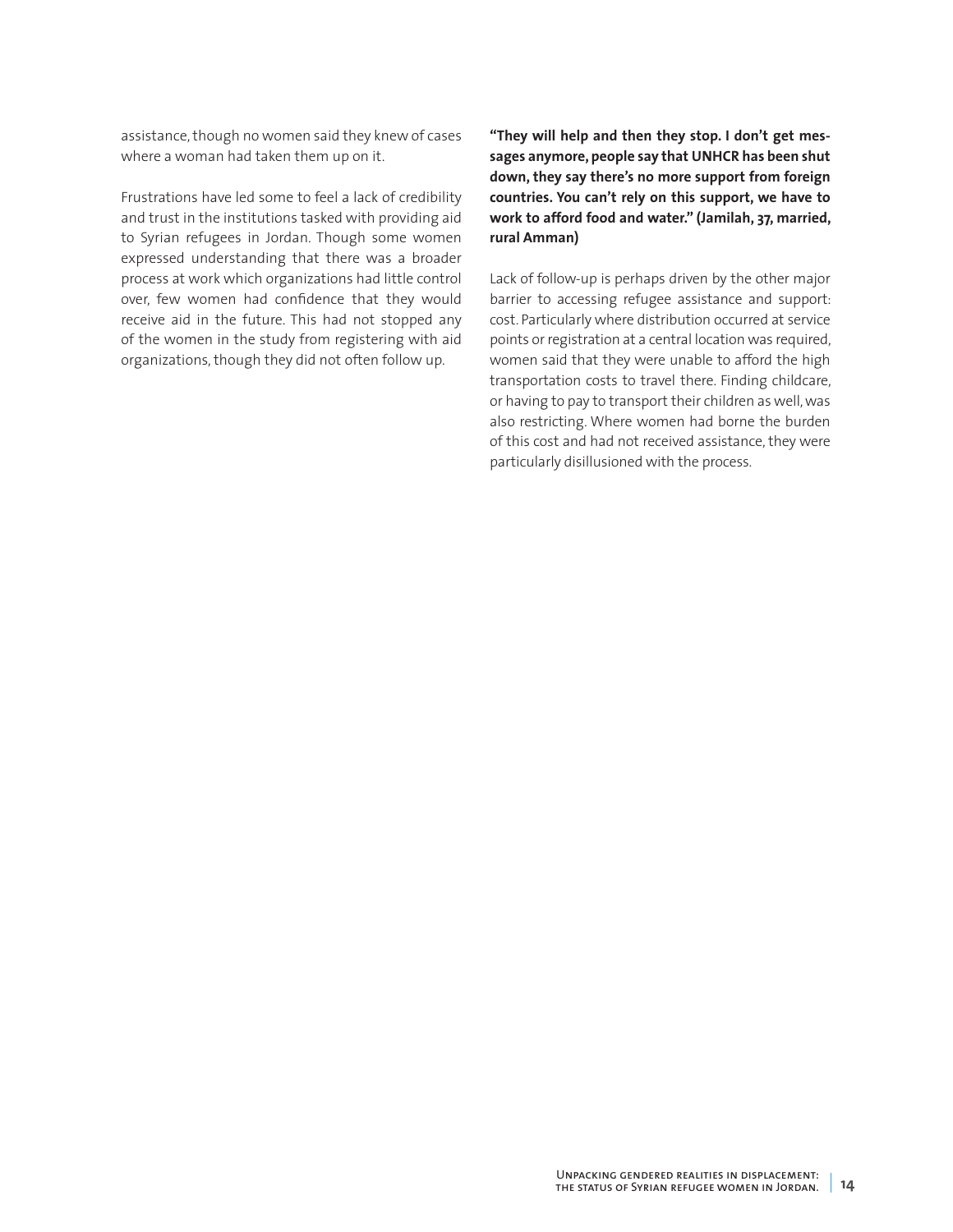### <span id="page-16-0"></span>ACCESS TO EDUCATION

Interviews with women around services for Syrian refugees tended to focus on access to education for their children. Their children continuing education was a primary concern among mothers, and where children had proper documentation, they were typically enrolled in school.<sup>65</sup> Many women spoke about issues with quality of education and bullying at schools that were overwhelmed with students. Where possible, women chose to enroll their children in private school to avoid this, however this was a financial burden few could afford.

Where children lacked documentation, women reported being unable to get them into any schools (public or private). Several women said that because they couldn't provide paperwork from schools in Syria, their children were not placed into the correct grades in Jordan. When this happened, children typically refused to go to school, choosing instead to wait to continue their education in Syria.

Women whose children had proper documentation were able to access education with relative ease, though they described major issues with the education their children were receiving. This generally focused on the poor quality of education for Syrian children that attended the "second shift" or "evening shift" at school.<sup>66</sup> Women reported overworked and frustrated teachers, and that they felt their children weren't getting the attention they needed or deserved.<sup>67</sup>

**"The education for Syrian refugees who attend the evening shift is really bad. Teachers don't pay enough attention for students. Syrian refugees are supposed to go to school on Saturdays too but the teachers tell them not to come. In my daughter's class there are 66 students." (Farida, 47, separated, urban Mafraq)** 

Additionally, the financial burden of education was an issue even where children were not attending private schools. Women said that just the costs of notebooks or other school-mandated requirements were more than their household could afford.

The cost of transportation was also an issue for children's education. Many women reported that they were unable to afford the bus to take their children to and from school, so their children had to walk, sometimes long distances, and even during the evening if they attended the second shift. Women universally reported concerns about their children's safety where this was the case, particularly for daughters.

#### **"I feel worried about my daughter because there are always guys wandering next to her school. If my daughter was sexually abused, perhaps because she is a refugee, she will not be able to sue the criminal." (Hayat, 33, married, rural Amman)**

Bullying at school was noted as a serious safety concern. Women reported that Syrian children were frequently bullied physically and verbally at school, often between shifts when morning students were leaving school and afternoon students were arriving. The women that discussed this said their children often returned from school upset, adding to the emotional and psychological toll the crisis had taken on them. This issue is addressed in more detail in the Safety and Security section below.

Several women, mainly in Mafraq and Amman, said that their children were also bullied by teachers and staff. They suggested that Syrian-only schools that employ qualified Syrian refugees as teachers should be created to better deal with the overwhelmed education system and help eliminate tensions and claims of discrimination.

In addition to the challenges expressed around children's access to education, younger women also expressed both their aspirations to learn and their frustration with the inability to continue their own higher education in Jordan. While scholarships may be available, they had not received them, which made accessing higher education cost-prohibitive for them and their families.

<sup>65</sup> Van Esveld; K Van Rossum, R Altaher, and L Adawiya, 21.

<sup>66</sup> To cope with an overwhelmed school system, Jordanian school have two sessions. One in the morning, typically for Jordanians students, and one in the afternoon to accommodate Syrian refugee students.

<sup>67</sup> Van Esveld, 20, 81.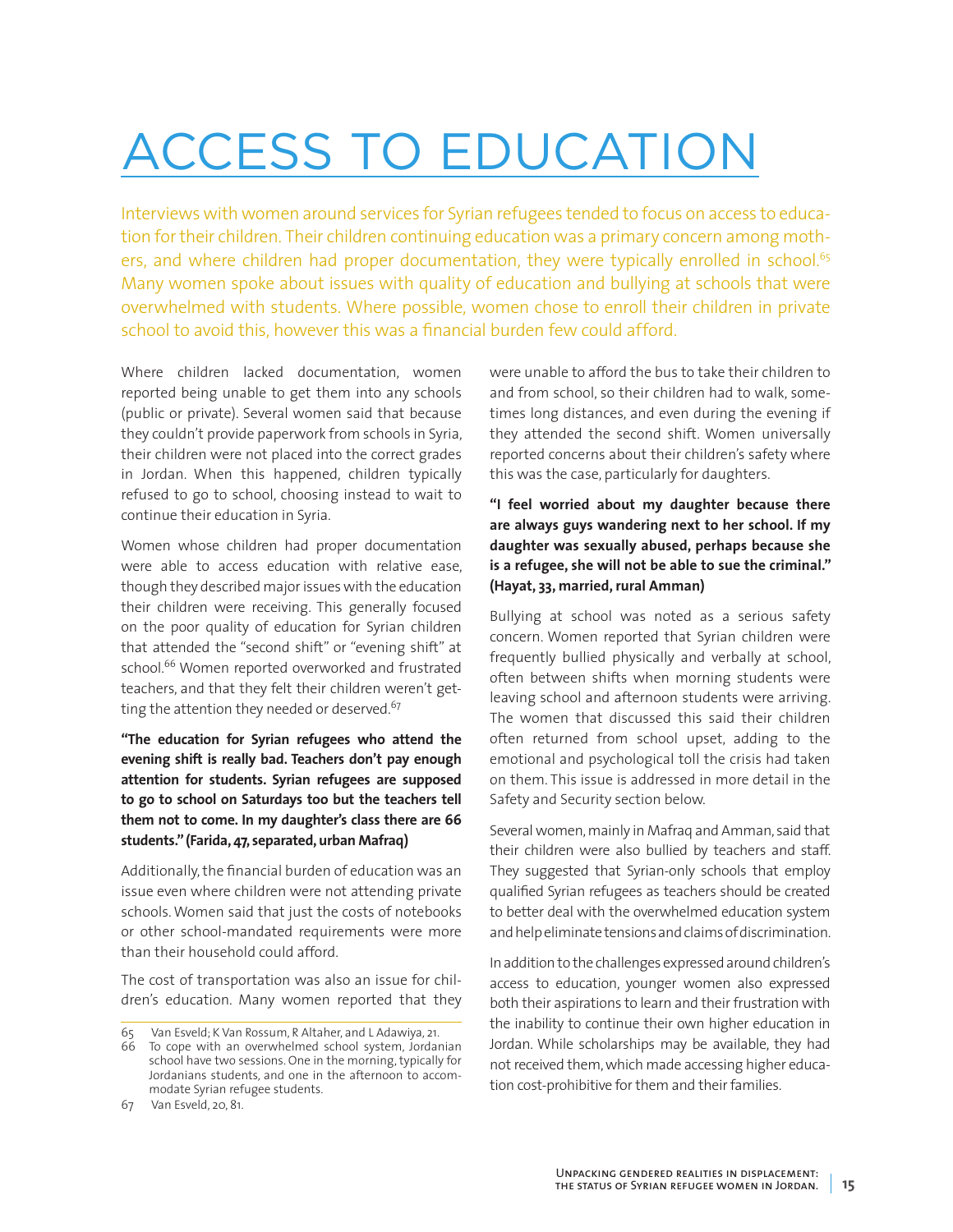# <span id="page-17-0"></span>ACCESS TO HEALTHCARE

Women reported healthcare being widely available, as long as they had proper documentation to live in Jordan.<sup>68</sup> However, despite availability, women reported difficulties in accessing healthcare, mainly because of issues related to cost and physical access.

**"I suffer from chronic diseases but I can't buy medical pills every month because I can't afford them, so I treat myself with herbs." (Mona, 50, divorced, urban Amman)**

Many women reported that the cost of healthcare, as well as the cost of transportation to and from medical services, was too high for them to seek assistance.<sup>69</sup> even in cases where they or their family members were in dire need of treatment. Where emergency assistance was needed, women reported selling assets such as jewelry to meet medical costs.

**"The problem remains that if I need to go out, or go to a clinic or something, I can't afford the transportation." (Samaher, 40, widowed, urban Amman)**

<sup>68</sup> WHS, "Community Consultations."

<sup>69</sup> Su, "Syrian refugee baby gets life-saving surgery, others wait," *Washington Post*.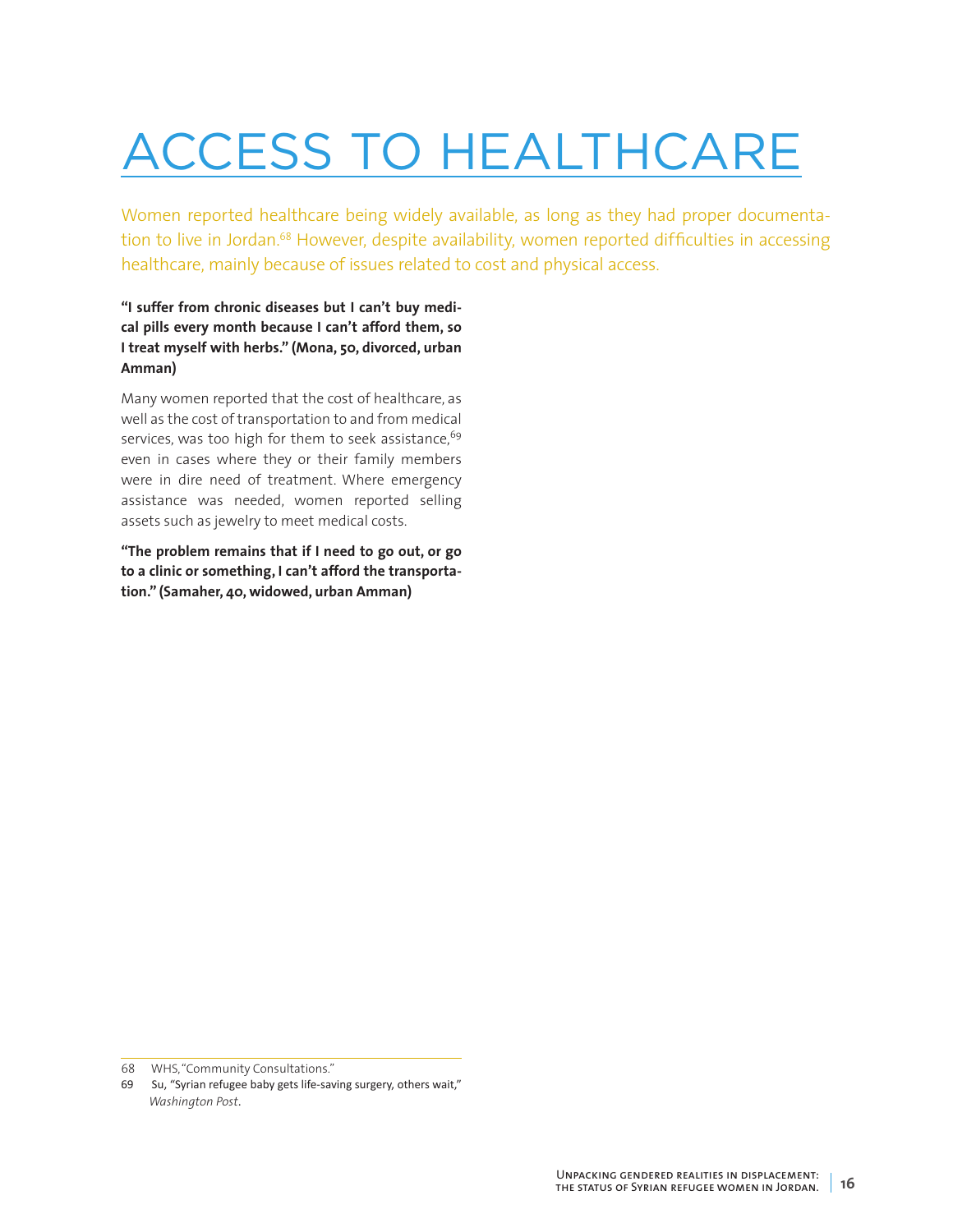# <span id="page-18-0"></span>EMPLOYMENT, ECONOMIC SECURITY, AND LIVELIHOODS

Economic security was difficult to achieve for nearly all the women that participated in this study, and few were able to ensure their households' livelihood. Women discussed struggling to make ends meet and wishing they were able to better provide for their families, though where households received aid they seemed to be a bit better off. Consistent work was hard to come by, and many women expressed a wish to be able to work to support their families. In lieu of income, all women said they had to use negative coping mechanisms to meet basic needs. Reports of what this looked like varied, from eating less to taking their children out of school.

None of the women interviewed had a valid work permit and few had a household member with a valid work permit. Where women did have a household member with a current work permit, they were more likely to be issued to a male household member, and most were living in Amman or Irbid. However, many more women said that they or a male household member currently earns income, aligning with the general impression that an inability to obtain work permits has forced many Syrian refugees to work illegally.<sup>70</sup>

Men generally worked as unskilled day laborers, with women reporting that a few were able to find more consistent and skilled employment, for example as an accountant, a car mechanic, an assistant pharmacist, or as a metalsmith. Where men worked as unskilled day laborers, more typically in Mafraq and Irbid, their income was sparse and inconsistent, often subject to uncontrollable variables such as the weather.

#### **"Our income depends on my husband's earning, but he hasn't worked in a month because of the rains" (Ablah, 27, married, rural Irbid)**

Few women reported formally working; most said they worked informally cleaning houses, mending clothes, watching or tutoring children, and cooking whenever neighbors or friends needed it. One woman helped a local company with their books. While many of these roles represent the type of typically female-domain jobs, many women expressed immense satisfaction that they were able to find ways to contribute to household income despite having household responsibilities, no work permits, and safety concerns outside of the house.

#### **"It's not work as such, I give private lessons during the exams and tests. I gather the children from our building and help them study. Math, Arabic, English, whatever they need." (Mona, 50, divorced, urban Amman)**

However, many women – while wanting to work – believed that the jobs available to them and their husbands were beneath them, diminishing their dignity and self-worth. In particular, women that were educated or whose husbands had a profession expressed

<sup>70</sup> A recent study found that 6% of Syrian women are currently working, and that 2% of women have a legal work permit. UN Women and REACH, "Women Working: Jordanian and Syrian Refugee Women's Labour Force Participation and Attitudes Toward Employment," 2017, http://www2.unwomen.org/-/media/field%20office%20 jordan/attachments/publications/jordanian%20and%20 syrian%20refugee.pdf?la=en&vs=1300, 28, 35.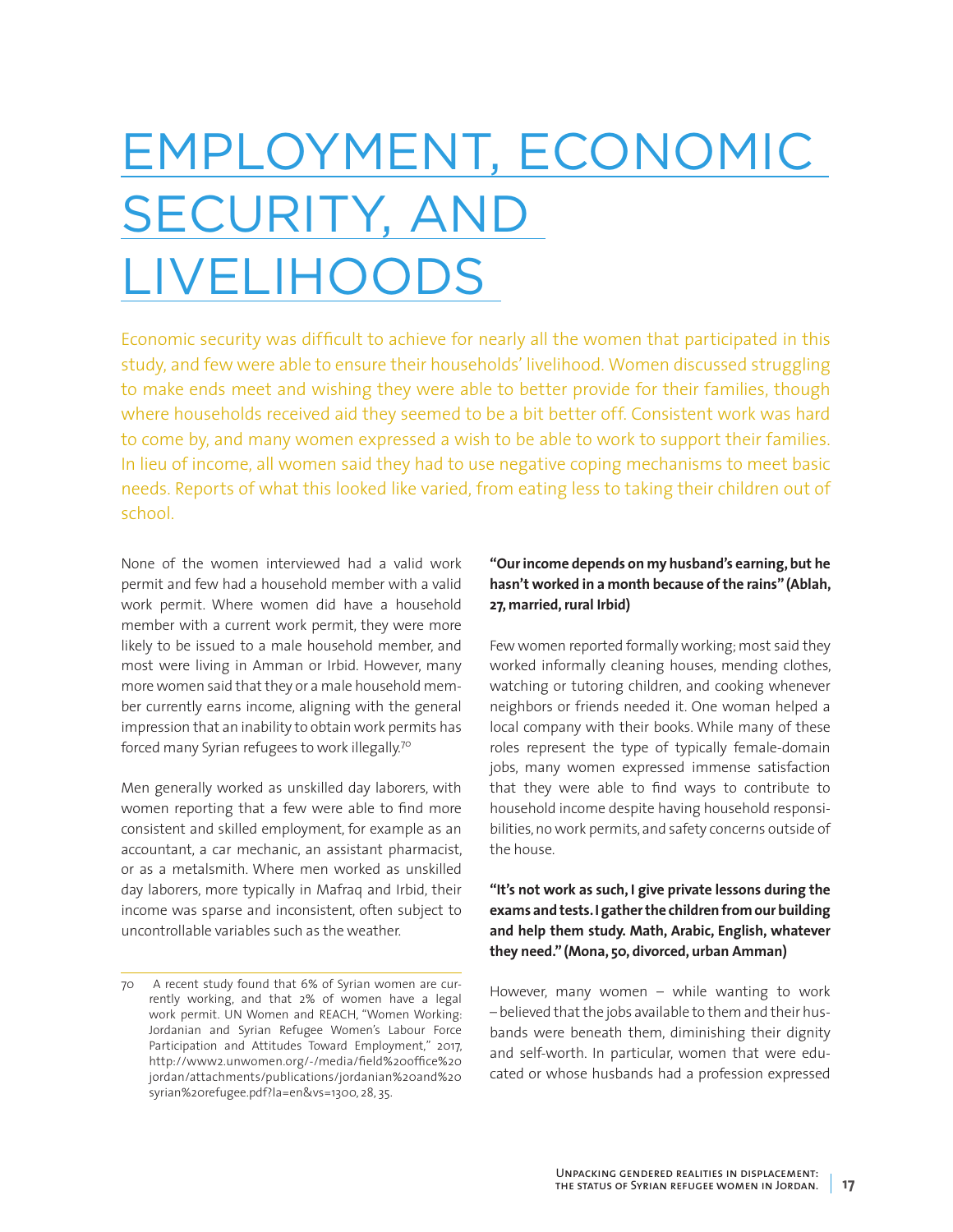frustration with their inability to work. A few women suggested that they, or other Syrian refugee women, could fill roles to help serve others in the Syrian refugee community, such as teaching at overcrowded schools.

In a few cases, women were ashamed of having to work. This was typically because of cultural perceptions that women should only be responsible for the home life and that work by women in any capacity was dishonorable or inappropriate. This caused a few women to go so far as hiding their jobs and income from family members.

**"There is something that I don't want anyone to hear. If we are short on rent I go and ask my neighbors if they need help with anything. I never used to do this back home, and there is no shame in it, but I never let anyone know, especially my daughters." (Yasmine, 48, married, urban Mafraq)**

None of the jobs reported, whether men or women or both were working, generated sufficient income for the household to meet their basic needs. Overall, reported monthly household was higher in Amman (200 JD to 600 JD) and Irbid (40 JD to 445 JD) than in Mafraq (80 JD to  $300$  JD). $71$ 

In general, women reported that without the ability to work and without consistent or livable levels of cash assistance, they were largely unable to provide for the basic needs of their families. In particular, rent was a major challenge. Women said that paying rent was a new phenomenon for them, as they lived in family homes in Syria. Exacerbating this, rents have been driven upwards as a result of the influx of Syrian refugees to Jordan.

**"I just wish to live a normal life. Tell me, does it make sense that I cannot work here? I am passionate and hardworking and I have a huge desire to work. How am I supposed to take care of my family if I am worried about my illegal situation? What is the sense in being allowed to come here if we cannot provide for** 

#### **ourselves and the services and agencies barely help us." (Fayrouz, 24, single, urban Amman)**

Women who received assistance (whether in the form of cash assistance or food vouchers) tended to be able to meet at least the most basic needs of their household, such as paying rent and buying basic food. However, all families had been forced to prioritize, focusing their spending on only the items that they need to survive and forgoing "luxuries." Oftentimes, it was these needs that led women to work when they hadn't worked before – so that they could provide "extras" such as money for transportation or clothes for their children.

The precarious financial situation that nearly all women in the study described has led to an increase in stress for themselves and their family members. Without reliable income or the ability to save, women spoke about living in fear of "shocks" or even normal lifecycle events such as the cost of pregnancy or a new mouth to feed. These stresses are even greater for women who are not registered with UNHCR.

To cope with financial insecurity, many women describe resorting to things that they would not normally do, or that they had not done in Syria before the crisis. Borrowing was the most common coping mechanism mentioned. Woman said they often borrowed money from friends and family, turning to the charity of Jordanian friends and neighbors. However, many women also reported that landlords or shop clerks have allowed them to postpone payment for rent or purchase food on credit. For other women, who still have or were able to bring with them assets, they mentioned selling their gold or other jewelry in order to pay for necessary expenses.

#### **"I have lots of debt. I borrowed money when we first came, but I have other debts too for the pharmacy, and vegetable store." (Eman, 38, married, urban Mafraq)**

Women also mentioned making other sacrifices because of their financial situation, such as sending their children to public school, or not continuing with the tutors that they need. Where women said that they had withdrawn their children from school, it was typically young children who they would

As of 2016, the national minimum wage in Jordan is 190 JD per month. Source: US Social Security Administration, "Social Security Programs Throughout The World: Jordan 2016-2017," https://www.ssa.gov/policy/docs/progdesc/ ssptw/2016-2017/asia/jordan.pdf.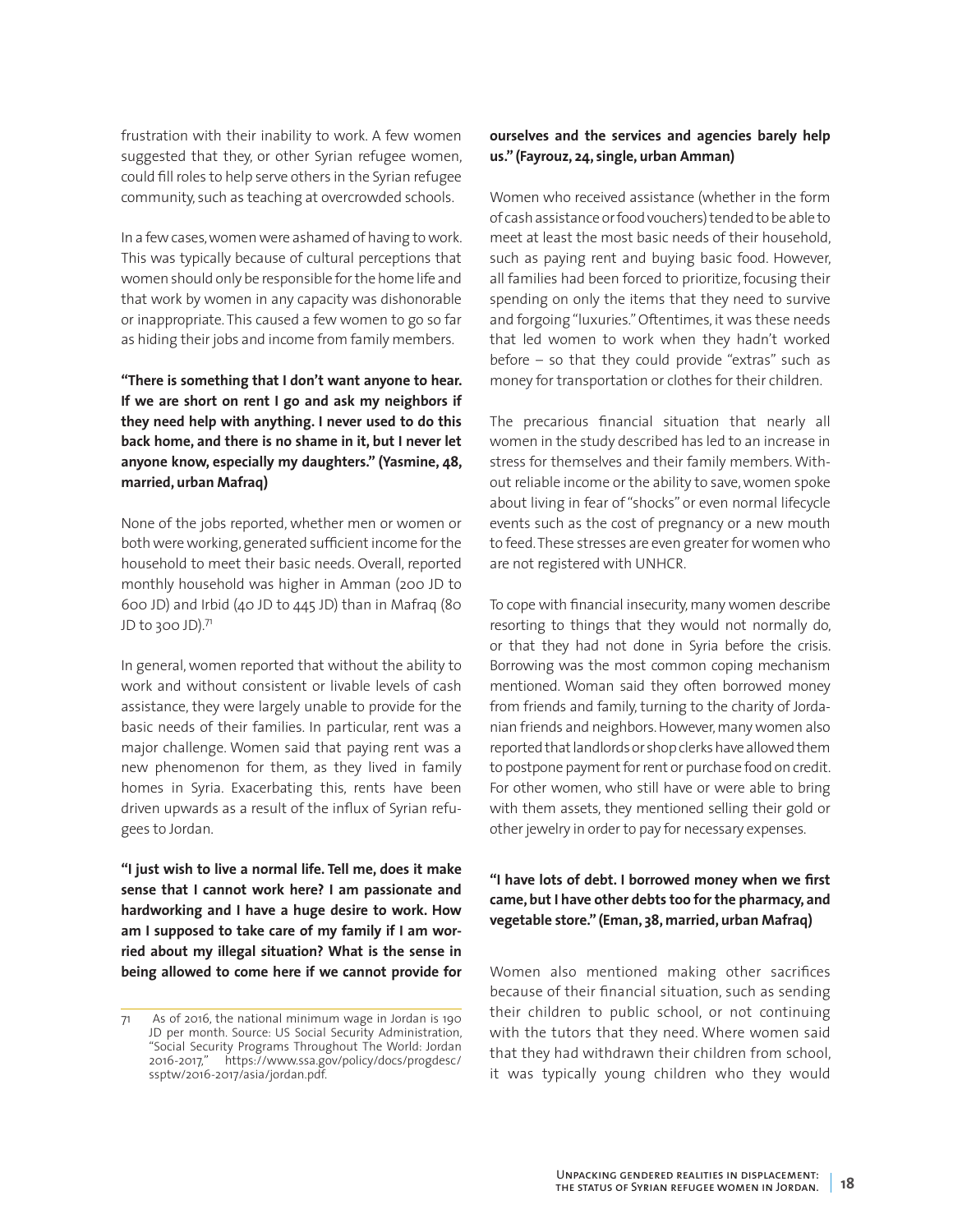prefer to educate at home until they are old enough for primary school.

Women also reported young men withdrawing from school, generally around the age of 16, in order to work. This was particularly the case where there was no adult male income earner present. While there were no cases of relying on young women to work, some women mentioned they had heard of young women being married off, whether temporarily or otherwise.72 One woman expressed anger that her daughters refused to marry, as she could no longer afford to keep them in the household.

#### **"The priorities are rent, electricity, water. We get a coupon for 70 JDs, and with this we buy the cooking essentials, the things that I can't do without, which are rice and sugar and oil." (Heba, 38, married urban Irbid)**

Another way in which women coped with the inability to meet basic needs was to make sacrifices with food and nutrition. Many women reported buying only the most basic foods such as rice, sugar, and oil; meat or vegetables were considered a luxury. In general, women reported making sacrifices themselves to ensure their families had enough: a few women said they didn't eat in order to ensure that their children were able to, while others said they eat smaller or less frequent meals. Others said they had enough to eat, but the diversity and quality of food they could afford was much worse than in Syria before the crisis.

Women often repeated that their greatest need was to be able to work legally in Jordan so that they could provide for their families and feel dignified.

**"I am forced to do work that I would not normally do, I feel inhuman. It's not the country's fault, the problem is with the injustice. We are living in a country that is hosting refugees, and the help and assistance is for everyone. If they were fair, and they gave aid to everyone in all fairness, no one would need anything. And no one would be forced to beg." (Ramya, 43, separated, urban Amman**)

### Role of Women in the Household and in the Community

While women reported varying roles in both the household and the community, the theme of change since the start of the Syria crisis was pervasive through most interviews. For some women, this meant taking on a larger role and more responsibility in their household, venturing into the community more, or even starting a business. For others fear of the unknown and for their safety meant that they now have far less interaction with the outside world.

The majority of women lived in households that were headed by their husband or another male relative, typically their father or their son. In these households, reports varied on women's role in household decisionmaking. Some women said that their husband was in charge and they preferred it to be this way to avoid the stress that being involved in decisions may cause them. However, generally, married women said that they approach both family and financial decisions together with their husbands.

A few women reported that they were the head of household; none of these women were married or living with their partner.<sup>73</sup> These women said that they made all decisions for the household, including both financial and non-financial decisions. In some cases, they felt that this had placed a large burden on them and that affected their psychological well-being.

#### **"The only thing that bothers me is the bigger responsibility I was forced to bear after my husband left me. I'm responsible for everything and that causes me a huge mental stress. Cutting off the aid made things even worse." (Asma, 25, married, urban Mafraq)**

Almost all women said there had been major changes in their responsibility in their household compared to before the Syria conflict. Typically, prior to the conflict, women did not engage in financial decisions or any affairs outside the home. What they needed was provided for them by the male head of household.

<sup>72</sup> Van Esveld 4, 69, 81; WFP, "CFSME," 57; K Van Rossum, R Altaher, and L Adawiya, 21.

<sup>73</sup> Care International, "Six Years Into Exile," 36.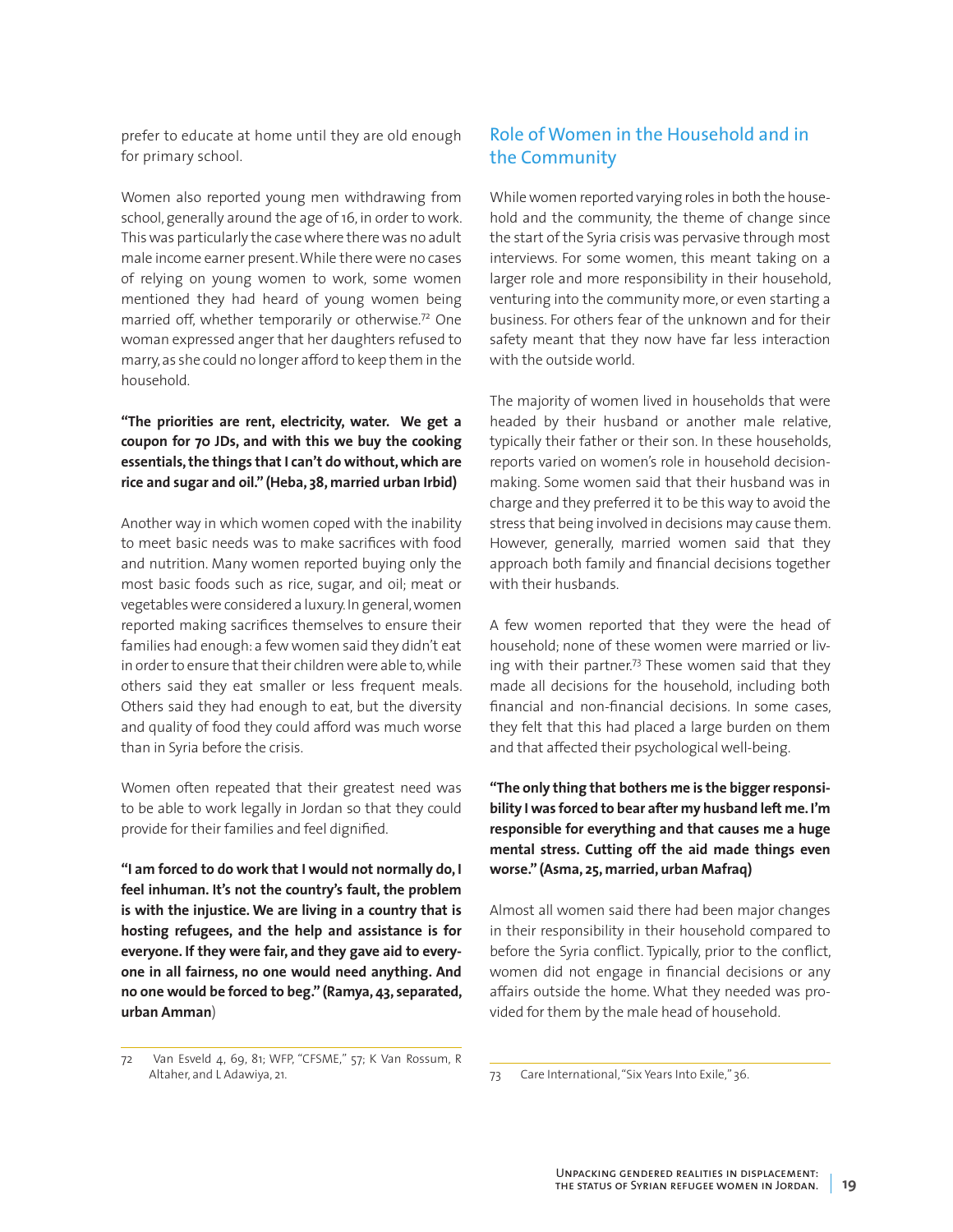**"I was a spoiled girl, my only concern in Syria was my studying. After we came here, I needed to work to help and support my family. My mother's health condition has also got worse so I had to help her more in the house. My dad passed away in the war so it's me and my brother now supporting the family." (Fayrouz, 24, single, urban Amman)** 

As a result of the Syria crisis, most women said that they have larger responsibility and decision-making roles in their households. This was reported both by women who did not have a male head of household present and those that did, and typically related to an inability to adequately provide for the family. Women felt that they are relied on more by their households since the crisis.

**"Almost everything has changed. In Syria, I wasn't responsible for my kids and their needs alone. My family and relatives were around me. Now, I'm responsible for everything, I'm the main provider for my kids. This causes me huge mental stress." (Masa'da, 47, divorced, urban Mafraq)**

Though women generally reported that these responsibilities were stressful for them, it has led them to become more engaged in their households, and more active in life outside of the home than ever before. Many women embraced this new role: a widow in Amman mentioned that she has gone to several lectures and events specifically for women since coming to Jordan, which she never did in Syria. Women in Irbid and Mafraq also mentioned that there are lectures, group meetings, and training courses women can attend.

#### **"Here in Jordan we found that the role of the woman is like the role of the man. In most of the houses the man and woman work together. This was rarely seen in Syria." (Amal, 41, married, urban Amman)**

Faced with increased stress brought on by a lack of financial resources, many women have become entrepreneurial, as noted in the Employment, Economic Security, and Livelihoods section. They reported working as cooks, cleaners, or tutors, as well as seeing other Syrian women at markets selling food or handicrafts. One woman had attended a skills-based training in ice cream making at a local institute.

**"Women now have a much bigger role. I know many women whose husbands are not working because the opportunities for men here are very, very limited, so women are obliged to learn a profession, or they already have a profession, and are the ones who work." (Mona, 50, divorced, urban Amman)**

Women's business activities were typically based in their homes, largely because of their dual responsibilities to their family and children. However, their jobs still required them to participate in the public sphere including by finding clients or delivering goods.

Despite this, several women said that their husbands or other male family members had prohibited them from working or leaving the house, so their role remained much the same as it was in Syria.74 When this happened, it was typically due to safety concerns or conservative social norms among women from smaller or more rural communities in Syria, and seemed to be the case more for women living in Mafraq and Irbid.

**"Women are more constrained. Men can move freely anytime and anywhere without asking for permission. Women have to tell their husbands or sons where they want to go and they can't stay late." (Ghosoun, 54, widowed, urban Irbid)**

Additionally, women living in rural areas in particular mentioned the high cost of transportation not only as a barrier to accessing services, but also as an impediment to routine tasks like grocery shopping or getting their children to school, which caused them to be further isolated from their communities.

For about a quarter of women interviewed, mostly those that were married, there were fewer freedoms in Jordan than they had experienced in Syria. In Jordan, due to safety concerns or general discomfort with their surroundings, they tended to stay in the house, only leaving if absolutely necessary. Those that said this tended

<sup>74</sup> ODI, UNICEF, and UNHCR, "A Promise of Tomorrow," 94.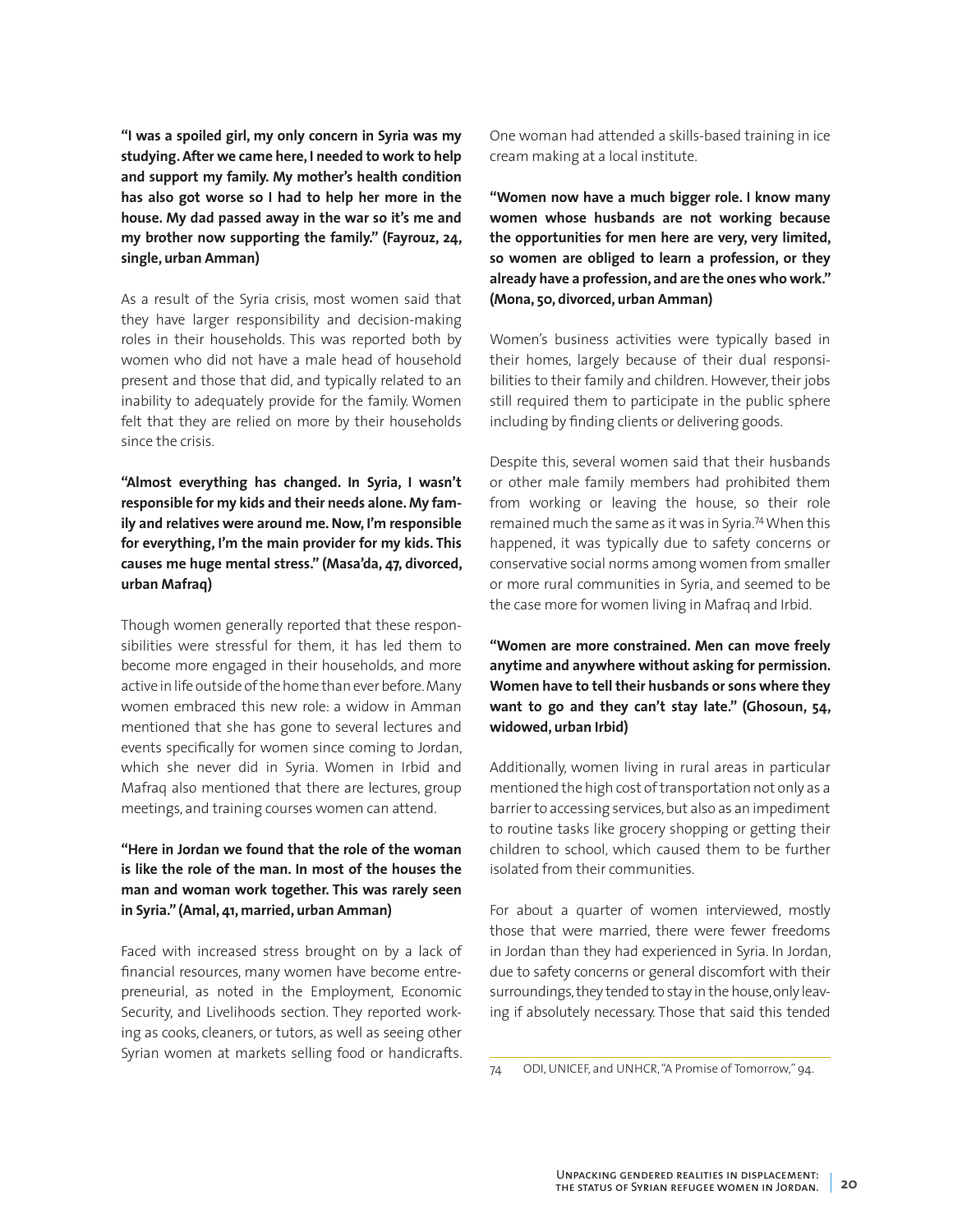to describe estrangement in Jordan and felt the loss of their network of family and friends in Syria very heavily.

**"My husband is dominant. Even visiting the neighbors is forbidden, I would like to go out, and I keep telling him I want to go out I feel suffocated. Most of our problems are because of this issue! We never go out, I am worried about my 18-year-old daughter, I would prefer to find her a husband than for her to continue to live in this prison." (Eman, 38, married, urban Mafraq)**

A few women, in particular those that were older, perhaps demonstrating an inter-generational divide, expressed concern about Syrian women's expanded role outside of the household. These women focused on the reputation of Syrian women, suggesting that life outside of the house was a man's role and people would think poorly or dishonorably about families whose female members were frequently seen in public.

As mentioned in previous sections, the high cost of transportation presents a significant practical barrier to women's movement and their access to services,75 as using scarce resources to pay for their transportation isn't prioritized.

**"There are not restrictions on the Syrian woman, there's not. You can go anywhere you want to. But from the financial side, you can't move freely, for example from place to place for how much will it cost? And if you go out and sat into a cafe or restaurant or something how much money do you need?" (Jamilah, 37, married, rural Amman)**

Women were split on the role they could play in community decisions or community-level leadership. Some, mostly those in urban areas, said that they believed that given Syrian women's expanded role since the Syria crisis, they are now well equipped to step into community life, including leadership positions. They specifically mentioned increased responsibilities and necessary cultural shifts as a result of the crisis as the reason why this

may be possible. Despite this, few women could point to an instance or example of Syrian women participating in community leadership in Jordan.

Others maintained that a woman's role is in the household only. Similar to before, this perspective was often based on fear of the unknown in a foreign country, safety concerns, or cultural values. Some women with less education were less confident that they or other women could take on leadership roles, citing illiteracy and other practical barriers such as the inability to move freely.

**"Women can't be leaders here in Jordan because we are refugees, all of us were forced to leave our country and come here. Women can't do much because we aren't free to move anywhere without our husband's permission. So men have more power and ability to be leaders." (Manal, 49, married, rural Mafraq)**

When asked whether men would be accepting of women leaders, women tended to say that it depended on the man himself, how he was raised, and what his values were. Several women felt that men had become more accepting of expanded roles for women compared to before the Syria crisis, although this was typically at the individual, rather than the collective, level. At the collective level, women were less confident that men could embrace women leaders.

<sup>75</sup> UN Women and REACH, "Women's Access to Basic Services in Irbid and Zarqa."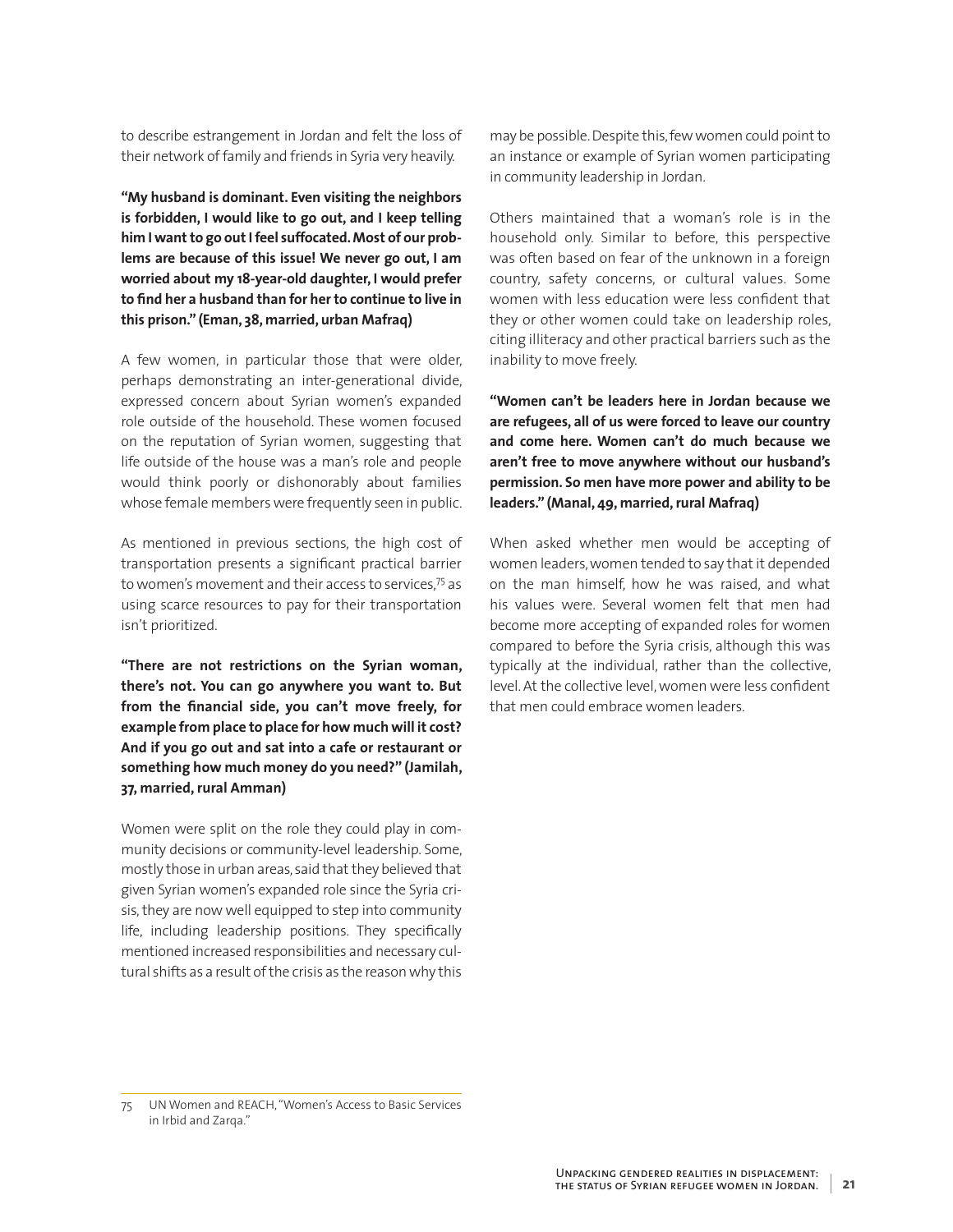## <span id="page-23-0"></span>SAFETY AND SECURITY

The general impression among women was that while the majority knew of safety-related incidents affecting themselves or other Syrian refugees, they did not have major safety concerns in Jordan. Whether this is because of them minimizing security-related incidents as normal, compared to life in Syria during the crisis, or because Jordan has provided them with an objectively safe environment is harder to determine.<sup>78</sup>

Women in the study were evenly split among those who had personal experience of some sort with violence while living in Jordan, those who had heard about violence but had no direct experience themselves, and those who had neither experience nor knowledge. Women that lived in Irbid had less direct experience and less knowledge of violence than women living in Mafraq and Amman.

Reports of violence included both verbal and physical harassment. While verbal harassment happened often, typically perpetrated by neighbors, cab drivers, market vendors, or other people that they interact with often but don't know personally, women generally felt that it wasn't very disruptive. The comments that constituted verbal harassment were mostly unpleasant stereotypes or comments about Syrians generally, not the woman herself. Many said that they thought women were more likely to experience verbal abuse than men, mainly because they would do nothing about it.

**"At first when we got here taxi drivers would say things to us like 'you Syrians ruined the country' but we cannot say anything, we just stay silent. But it bothered me, a million percent, when you hear someone humiliating you, you feel bothered but you cannot show." (Ana'am, 42, married, rural Irbid)**

Reports of physical violence were much more varied. A small number of women had experienced robberies, either at their home or in the street where they lived, perpetrated by both Jordanians and Syrians. A few others said they knew people, mostly men, that had been beaten. This type of violence was typically perpetrated by the Jordanian host community, but it was not felt to be something that happened frequently. In all cases,

incidents of physical violence, though rarer and not often directly involving the women themselves, contributed to feelings of insecurity in Jordan much more so than verbal abuse.

In addition to general safety and security issues, about a third of women talked specifically about experience of or knowledge of violence against women (VAW). Though not many women interviewed said that they had direct experience with something they would categorize as VAW, most had heard about instances of VAW in the Syrian refugee community.77

Similar to the findings in general safety and security, there were no reports of direct VAW in Irbid, and few had knowledge of it. Experiences of VAW were split between Mafraq and Amman, with some women who had moved to Mafraq mentioning that issues relating to VAW were worse there. Women in urban areas also tended to speak more about VAW than those in rural areas, both in terms of personal experience and knowledge.

In general, discussions about VAW fell into two broad categories: domestic violence in the home and sexual harassment or abuse in public.<sup>78</sup> For women who had experienced domestic violence, the perpetrator was generally their husband. A few women said that the tensions and stress of the Syria crisis and living in Jordan had caused their husband to be frustrated or angry and lash out at them physically. Another reason cited for domestic violence was tight living quarters, which made it difficult for anyone to have personal space and exacerbated family tensions.

<sup>76</sup> WHS, "Community Consultations."

<sup>77</sup> Al-Shdayfat, "Physical Abuse," and N Al-Shdayfat, "Emotional Abuse."

<sup>78</sup> GBVIMS, "GBVIMS Mid-Year Report 2015."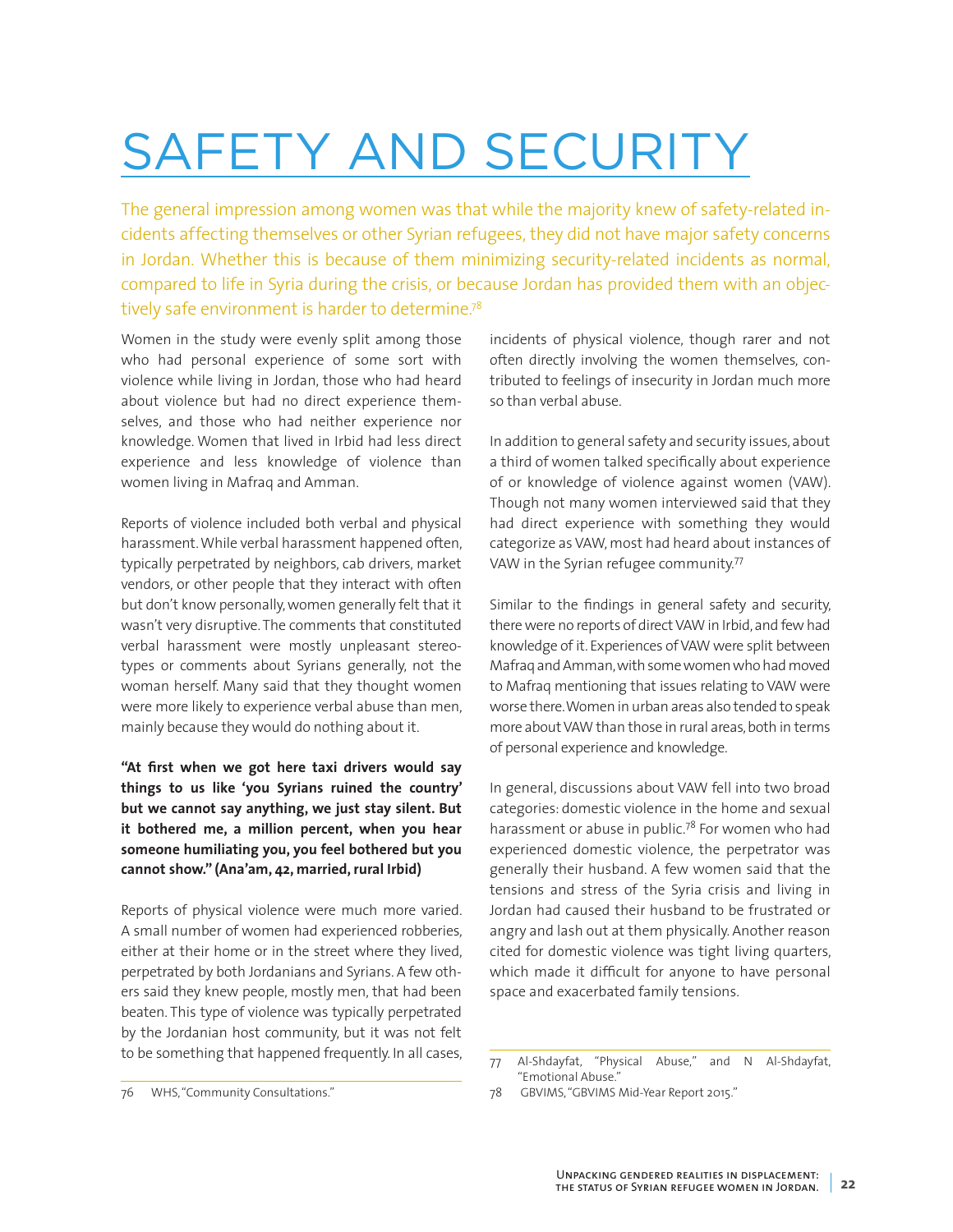**"Our society is not fair towards women. And if you do complain then that means you are wrecking your home. I told you I went through this with my husband. I often think back, and wish that I did not complain to my parents." (Mona, 50, divorced, urban Amman)**

Women that had experienced VAW did not generally blame their husbands for the abuse. Instead they attributed it to the poor conditions that surrounded them.79 None of the women who had experienced VAW or spoke generally about this type of VAW said that VAW was reported.<sup>80</sup> Domestic violence was treated as something women must endure, or that is shameful and that must be kept private.<sup>81</sup> Women generally attributed this thinking to Syrian culture. However, there was a very strong sense among women that, in Jordan, the law is on the woman's side in cases where she wanted to report domestic violence, significantly more so than in Syria.

#### **"The good thing here in Jordan is that the law supports the woman, in Syria it doesn't! I suffered a lot in Syria, my husband used to beat me until my nose bled." (Eman, 38, married, urban Mafraq)**

Sexual harassment and abuse were mostly spoken about as incidents that other women had experienced, but a few of the women in the study had experienced it themselves. Several discussions focused around a recent news story of a young Syrian woman who had been raped, while others included specific incidents that they themselves or people they knew personally had experienced.

The incidents experienced were typically verbal harassment or propositioning that were inappropriate and made the women feel uncomfortable. A few women had met with service providers who later called them and propositioned them sexually in return for more aid or assistance. In one case, a woman had heard about a sheikh taking advantage of a woman in his community in front of her young son. No women

80 Zaatari, 13.

mentioned that these incidents had been reported to service providers, as with other safety-related incidents they were generally ignored or avoided.

**"I don't know the name of the sheikh or the charity group but a group of women were talking between themselves and then he kicked them all out except for one and he told her he wanted to register her. She has a young child that's 6 years old so he gave the boy** 

#### **SAFETY AND SECURITY IN SCHOOLS**

While women generally characterize relations with the Jordanian host community as positive, it seems a major place where tensions are manifesting is between children.

**There's bullying against the Syrian students from Jordanians. For example, my neighbor's son got hit by a stick on the back of his head, he was seriously injured. I know another boy who was beaten up and left with a broken nose. Just because they are Syrian. (Hayat, 33, married, rural Amman)**

Women spoke about their children experiencing harassment and bullying from other children at school. They reported that children were teased, bullied, and sometimes physically hit by Jordanian children, usually during the shift change. There were instances where women said that their children had been abused or treated unfairly by Jordanian teachers or other employees of the school.

Where conflict occurred between children at school, a few women reported this to the school teachers or principals, with varying results. In one case, the teacher helped to resolve the issue. However, in other instances, they, at best, said there was nothing they could do and, at worst, blamed the Syrian students for the abuse they received.

**"I went to the principal, but the same thing kept happening, so I told my daughter to look the other way." (Jamilah, 37, married, rural Amman)** 

<sup>79</sup> Al-Shdayfat, "Physical Abuse"; UN Women, "Restoring Dignity and Building Resilience," 8-9; and UN Women, "Gender-based Violence And Child Protection Among Syrian Refugees In Jordan, With A Focus On Early Marriage," New York, 2013.

<sup>81</sup> GBVIMS, "GBVIMS Mid-Year Report 2015."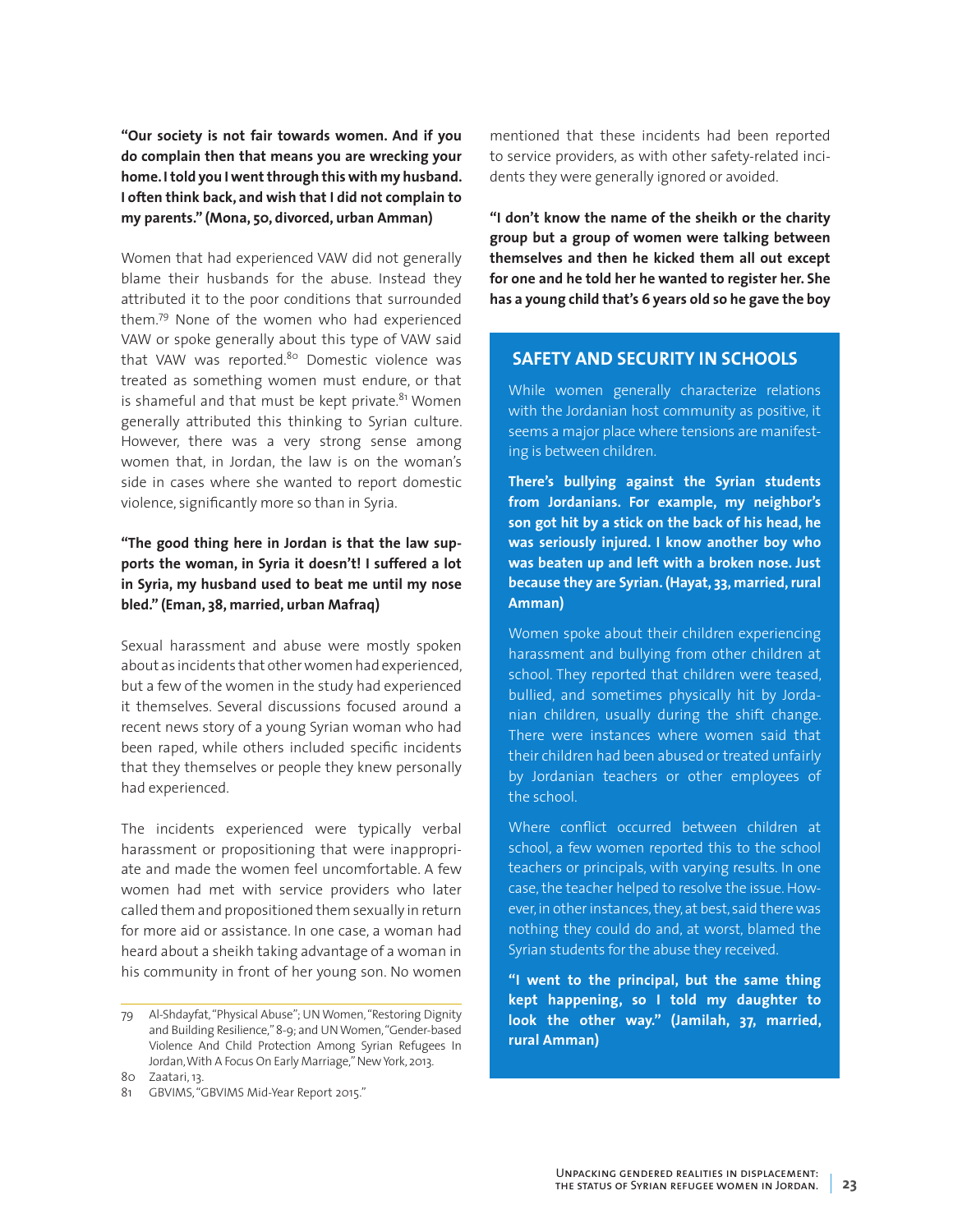#### **something to distract him and came close to kiss the woman." (Nawal, 43, married, rural Amman)**

A few women also spoke about young men who came to Jordan for short periods of time looking for temporary wives, $82$  mentioning that people had asked them if their daughters would be interested in such an arrangement. A number of women said that their daughters had been followed and harassed by Jordanian men.

Some blamed women for these incidents. They felt that the women were targeted because they were walking, talking, or smiling in a certain way, or because they went out in public without someone to accompany them. These women typically were not involved in the incidents themselves. Those that were expressed frustration, disappointment, and outrage that men would try to take advantage of their situation in such a way.

**"If a woman was sexually abused at work, she can simply leave her job. The traditions and norms in our societies always blame women in such cases, so she is better to keep silent so her reputation isn't ruined. I was always against the idea of victims' silence in these issues, but with time, I've learned that victims can avoid a lot of trouble by staying silent." (Fayrouz, 24, single, urban Amman)**

Typically, women said that safety issues, regardless of the nature, were not reported to the authorities. Where harassment was verbal, this was mainly because they did not think it was disruptive or serious enough to report. Where the harassment was physical, most women said it was because the issue wasn't serious enough, or in cases of domestic violence it was not appropriate to share outside the household, however, there was also a pervasive concern about the effect reporting could have on women's legal status in Jordan.

#### **SAFETY AND SECURITY IN REFUGEE CAMPS**

Though no interviews were conducted inside refugee camps, many women who had previously lived in refugee camps spoke about the VAW that occurred there. There were several reports of young girls in Za'atari Camp being forced to marry as their families could not afford to keep them, and there was also a report of widowed women being forced into prostitution to support their families.

**"I left the camp because they were going to rape my daughters. My husband never let us go to the bathrooms alone. There were lots of young men in the camp without their parents. When we left our tent they would all send their sisters to propose to my daughters, though I told them they are still young." (Eman , 38, married, urban Mafraq)**

One women, who had spent many years in Za'atari, said that she never let her daughters go anywhere in the camp alone. On the couple of occasions where her daughters went to school by themselves, young men followed and harassed them, forcing her to withdraw her daughters from school entirely.

However, another woman mentioned that though she doesn't live in a camp anymore, her daughters are there, and they've never experienced any issues or feared for their safety. One of the women that had spent a few years in Za'atari mentioned specifically a family protection unit there to help women in cases of violence.

**"We as refugees will always hesitate to report incidents, because we don't want to be deported back to Syria. I always tell my kids to avoid fights or problems since we are refugees in Jordan who merely seek peace and security." (Samaher, 40, widowed, urban Amman)**

Fear of being blamed for the incident, and then deported was a major driver of not reporting situations where the women in this study or people they knew thought safety issues were serious enough to report. Throughout the discussion of VAW there was

<sup>82</sup> This phenomenon is sometimes known as "summer marriage" where men, typically from countries in the Arabic Gulf, come on vacation to countries in other parts of the Arab world and marry young women in order to engage in sex within the confines of their religion. Women accept these proposals, oftentimes because of the sums of money associated with them, only to find themselves divorced and on their own when the man returns to his country of origin.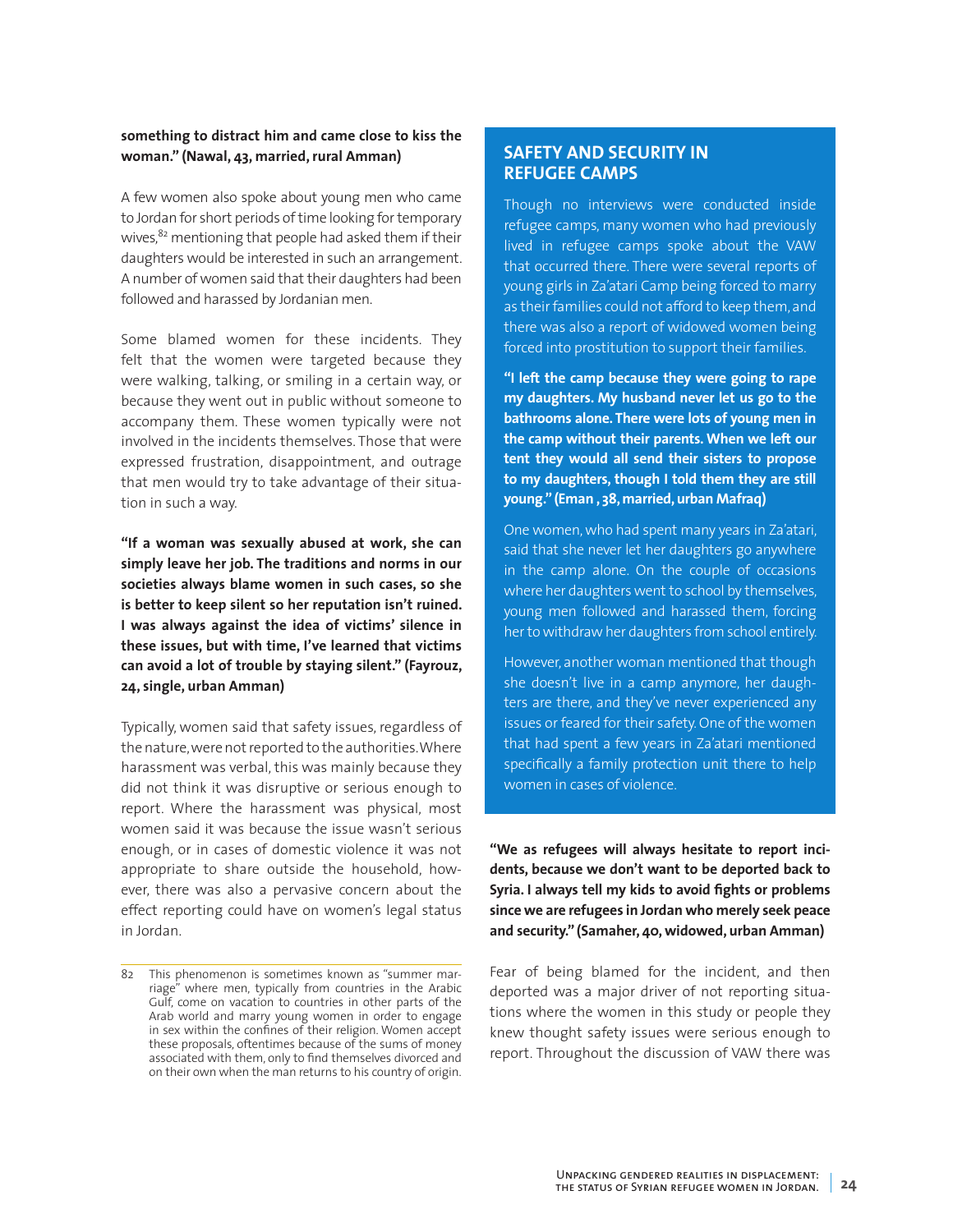a pervasive theme of women being silenced, whether by social norms, fear of deportation, or other means.

Where women experienced "serious" safety issues, or thought there was a safety threat in their immediate environment, they typically avoided these by moving. This was mentioned by women as both a potential way to avoid threatening situations and as a technique they had used, and was driven by the wish to avoid any trouble that may cause them or their families to be sent back to Syria. Furthermore, in response to verbal and physical harassment and other safety concerns, a couple of women took steps to try and blend in more with the host community, such as tying their headscarves in a different way, or speaking with a Jordanian accent.

#### **"I just worry about my daughter. Sometimes I ask her not to speak in a Syrian accent so others don't recognize her nationality and assume she's weak and exploit her in a bad way." (Hayat, 33, married, rural Amman)**

In instances where women or their family members did report instances of physical harassment, there were no cases where perpetrators were apprehended or punished. Women said that the reporting process only led to high costs, both in terms of money and time on behalf of the Syrian refugees reporting the issue, leading them to wish they had not reported anything at all. Therefore, reports were typically only made to friends or family members, with women sometimes engaging their husbands when they felt a physical threat.

**"But my brother-in-law said, 'I do not want any problems… we are refugees here, and we have no rights.'**  **But the Sheikh encouraged him to report. He went and complained, but it was useless… he was sent back and forth to the court, and paid to file the case, while the other guy was sitting at home, and nothing came out of it. And all the while the man who broke his arm would pass by, and whenever he saw my brother-inlaw, he would say to him 'You are worth nothing more than a bullet!'" (Mona, 50, divorced, urban Amman)**

While many women emphasized that the law is on the women's side in Jordan, particularly when it comes to domestic violence, women who spoke about not reporting VAW incidents said that they either didn't want to cause trouble or that there was no point as perpetrators would go unpunished.

Overall, experience of specific safety incidents did not generally change women's behavior or freedom of movement. While there were women that said they did not feel comfortable leaving the house, this was typically regardless of safety issues that happened to them or people they knew and more related to their personal level of comfort in Jordan or their cultural norms. Similarly, women that said they felt safe and free to move around said so despite any safety issues they may have experienced.

Women stated that VAW had gotten worse or stayed about the same since the start of the Syria conflict, and there were few reports of it improving.

**"Here, the violence rates have even increased towards us. People think Syrian women are in need and they may do anything to get help." (Ghosoun, 54, widowed, urban Irbid)**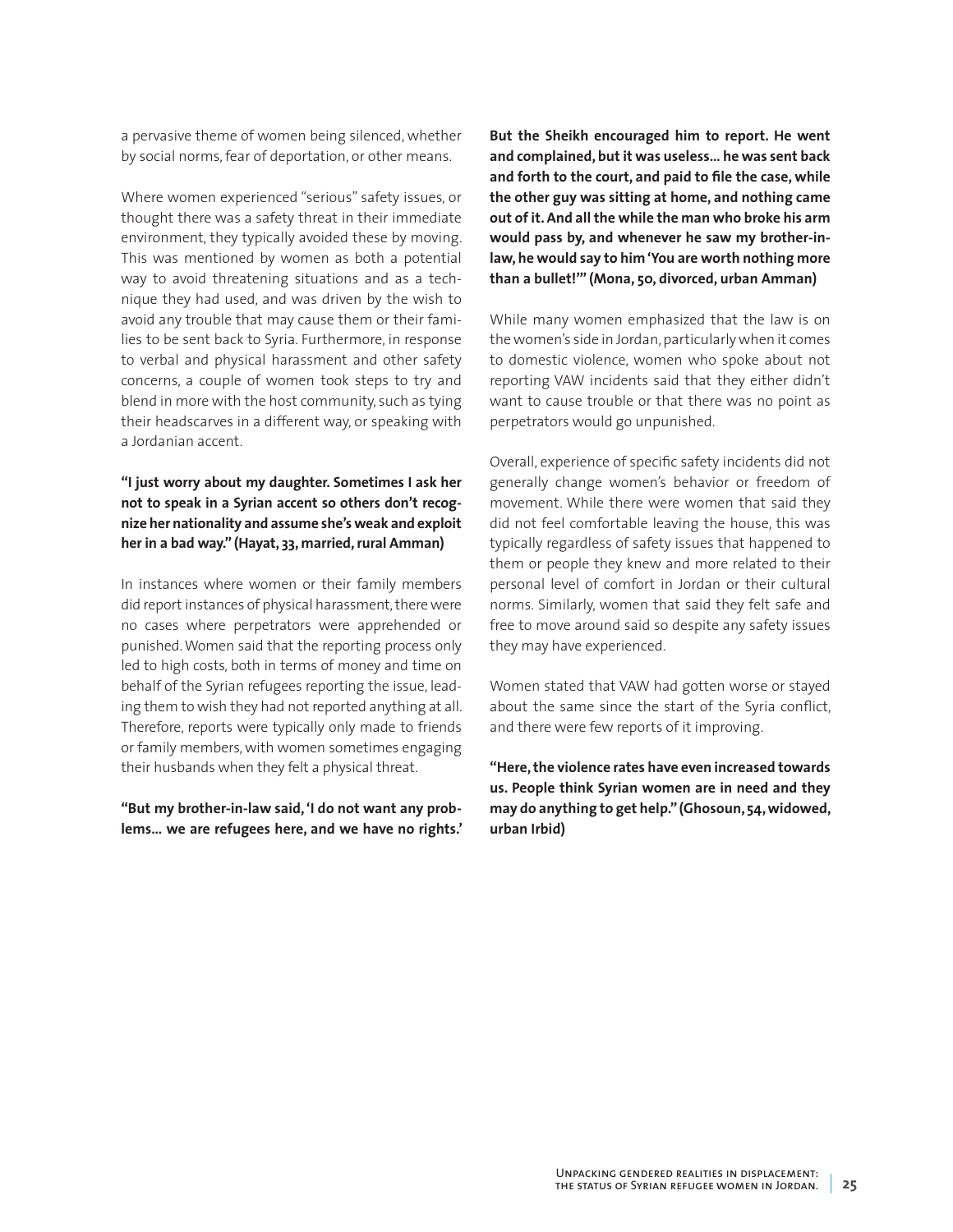## <span id="page-27-0"></span>HOST COMMUNITY RELATIONS

As discussed above in the Safety and Security section, some women had firsthand experience of tension between Syrian refugees and the Jordanian host communities that occasionally resulted in violence. Women that characterized relations with Jordanians as negative were equally likely to live in urban and rural locations. However, there were also women who spoke of positive relations with their Jordanians friends and neighbors, who sometimes helped them financially, and who they considered to be similar to themselves both culturally and religiously.

When women talked about tensions between Syrians and Jordanians, their opinions were mostly based on things that they overheard Jordanians saying about them, or about Syrians in general. These sentiments, similar to the verbal harassment women reported, were typically related to the situation in Jordan since Syrian refugees had arrived, or about how Syrian refugees are poor, unclean, or disrespectful.

Women expressed frustration at this, and also reported that they faced discrimination as Syrian refugees, such as being charged higher fares for transportation, or more rent. Those who said the relationship between Syrians and Jordanians was negative spoke about a lack of respect Jordanians show for Syrian refugees, saying that their situation is already poor and adding disrespect makes it almost too much to bear.

**"It happened to us once while in the market with a vendor and later we heard him cursing Syrians with really bad words. We were shocked because we literally did nothing wrong. On the other hand, that was the only negative experience we had with Jordanians people through five years of living here, most of them treat us very kindly and friendly. Some Syrian refugees do some bad things that make us feel ashamed of ourselves." (Fayrouz, 24, single, urban Amman)**

When asked about drivers of tensions between the communities, the conversation was focused around competition for resources, particularly jobs and

apartments.<sup>83</sup> Women mentioned that Syrians were often willing to work for far less than their Jordanian counterparts because they did not have work permits, pushing Jordanians out of the same jobs, or lowering the salaries. The case was similar for apartments: an influx of Syrian refugees had increased demand and allowed landlords to charge higher rents.

A few women mentioned competition for men. They said that Jordanian women had told them that they were stealing their husbands, and that there was jealously because of this. The women also said this was driven by the fact that Syrian women are the best cooks and make the best wives, and so men were choosing them over their Jordanian counterparts.

However, when speaking about negative experiences with Jordanians, women often said that these few people can't be generalized to the entire population, as they have also interacted positively with the Jordanian host community. Similarly, many women characterized relations between Syrian refugees and the Jordanian host community as positive, saying that they had received a lot of support and assistance from their Jordanian neighbors or friends.

**"I know some Jordanians who are very friendly and kind, like the owner of our house. His family is very good to us. I also know other people in the village and we visit each other, we are like a family. We have been living in this village for five years now. I feel** 

<sup>83</sup> E Carey, "Access to Housing," 7.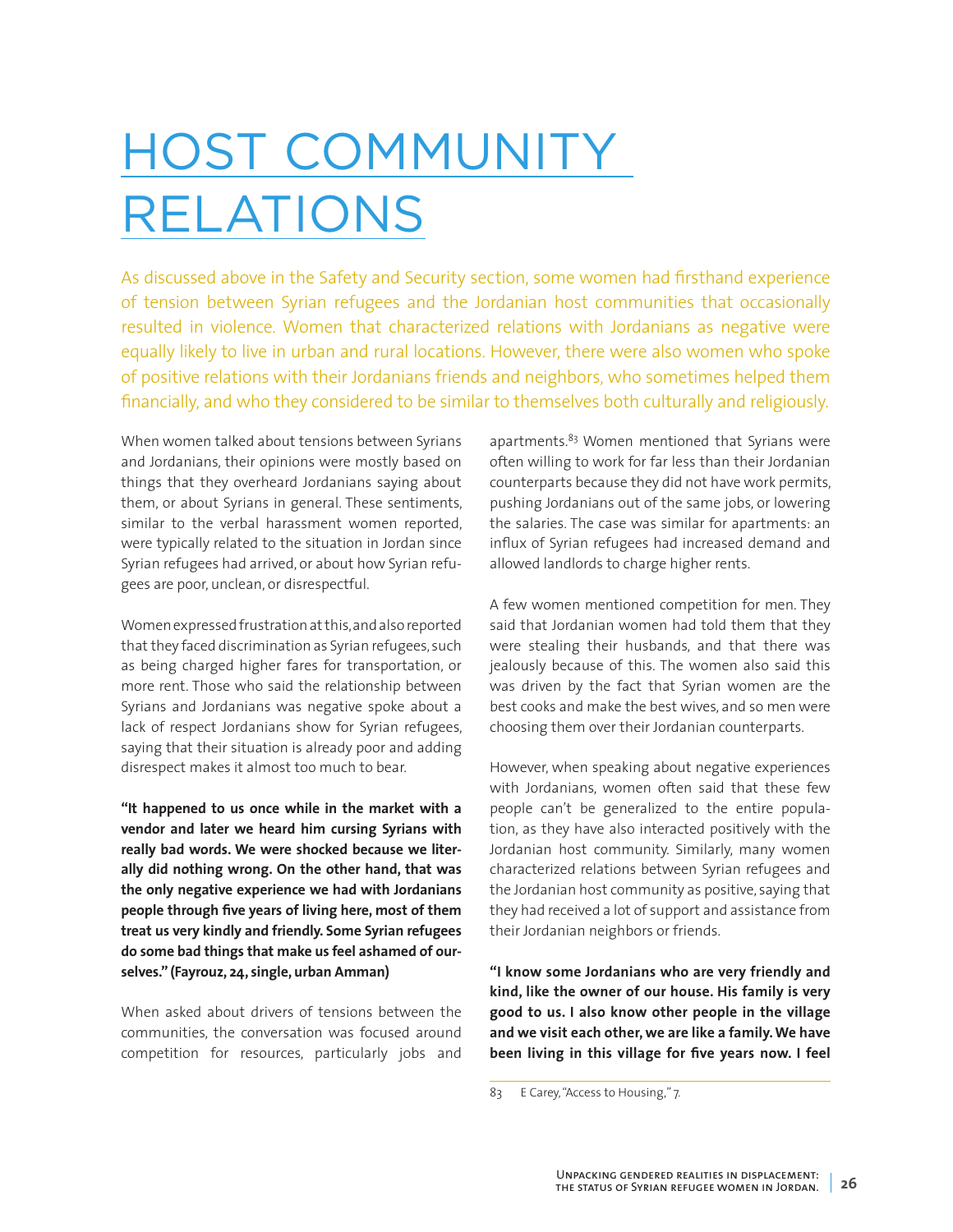#### **like everyone is like a family here." (Rasha, 42, married, rural Irbid)**

Where this was the case, Jordanians typically had lent them money or asked that they perform jobs around the house (such as cooking, cleaning, or helping with the children) in exchange for money. Several women also said their landlords had allowed them to pay rent late, or only when they were able to. Because of this assistance, these women said that the Jordanian host community had a bigger impact on their survival in Jordan than the humanitarian organizations or assistance.

Where women described positive relationships between Syrians and Jordanians, they tended to speak about the similarities between Jordan and Syria culturally and religiously, and noted that their friends or family members that had sought refuge in other countries did not have a similar experience.

**"I feel 100% safe and comfortable. The Jordanian people are good hosts for Syrians; we are so alike in culture and way of living that it makes us very comfortable. There is nowhere for refugees like Jordan when it comes to this." (Amal, 35, single, rural Mafraq)**

Women who talked about a change in relations between the Jordanian host community and Syrian refugees generally said they thought relations were getting better now that everyone had adjusted and the flow of refugees had slowed. Many women also noted that as they themselves grew more comfortable in Jordan they were able to get to know their Jordanian neighbors and relations became more positive.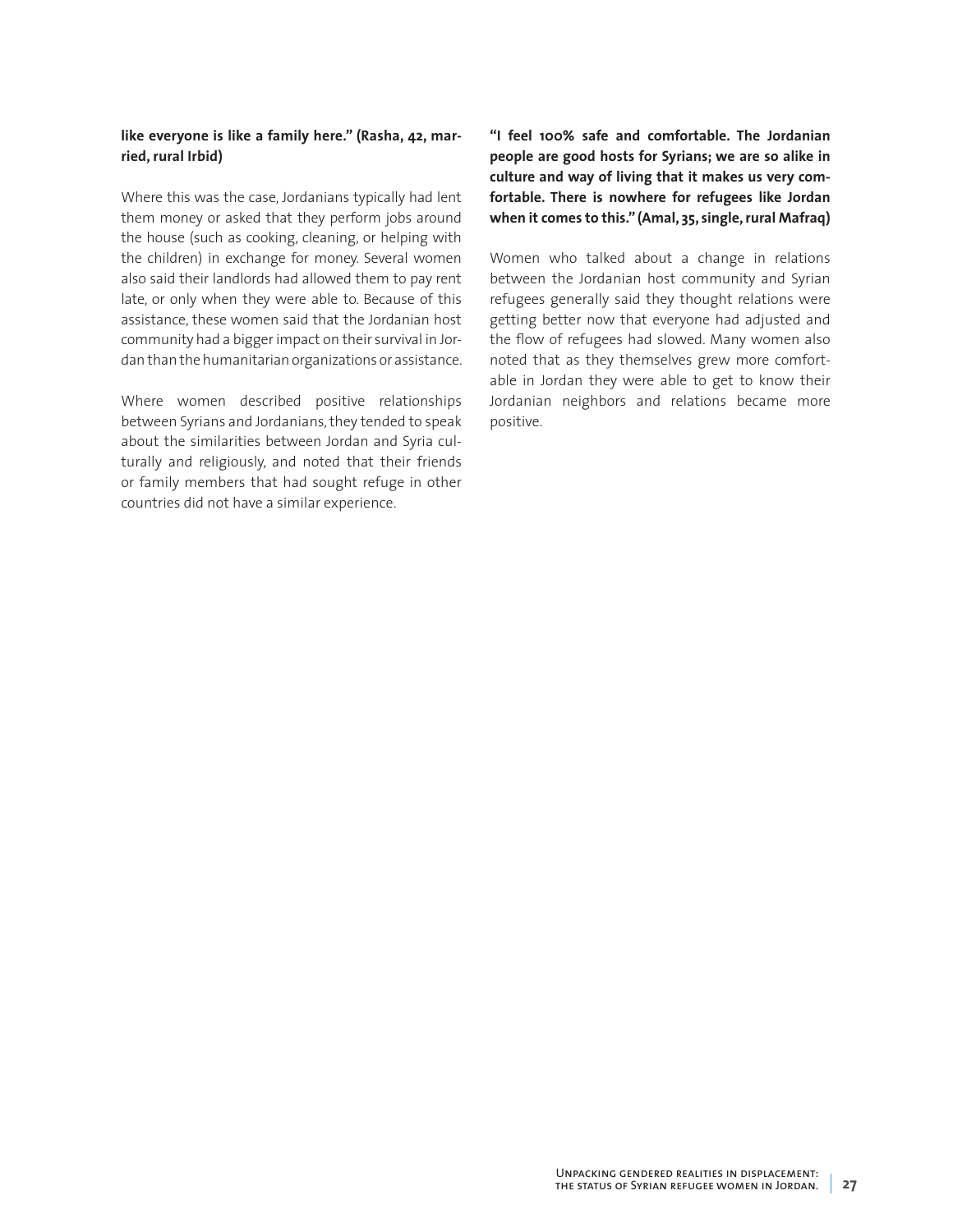## <span id="page-29-0"></span>**CONCLUSION**

The report presented seeks to provide nuance and depth to our understanding of the lives of women and girls living in displacement in Jordan. It highlights the ways in which structural gender discrimination interplays with poverty and instability, heightening women's risks to violence and their physical isolation, and the interplay between these things: how the threat of violence results in many male family members further restricting women and girls' mobility.

Violence against women and girls in refugee camps was cited as one of the reasons that many families chose to avoid living in the camps when possible. Many women reported knowledge of young women and girls being harassed outside of schools; on their way back from the bathrooms; and of the exploitation of women and girls by service providers. A lack of employment opportunities further aggravates these risks, causing women to rely on the informal economy and on borrowing from neighbors and local shops, putting them at even greater threat of exploitation. Despite international and national efforts, this violence continues to go unpunished. Women stated that they do not report due to a fear of backlash; that reporting brings trouble both for themselves and for their families.

A number of women stated a desire to work outside the home, but acknowledged that increased responsibilities within the household put them at a higher risk of verbal, physical, and sexual violence. Women and girls that are providers, decision-makers, and mobile are often seen as a direct threat to normative masculinities, which can lead not only to sexual and physical violence, but to economic and legal violence that severely restricts mobility and personal agency.

For the Syrian refugees interviewed, better livelihoods, access to formal work, and comprehensive support for both themselves and their families were articulated as the foundations for empowerment and equality. In the absence of this, women and girls will continue to be forced to make decisions and compromises that put themselves at risk and compromises the range of choices and opportunities available to them, and their ability to harness these.

**"All the people here are good but some of them do not feel what we've been through. There is no place like home, I didn't know what home felt like until I was forced to leave it." (Nadia, 45, divorced, urban Irbid)**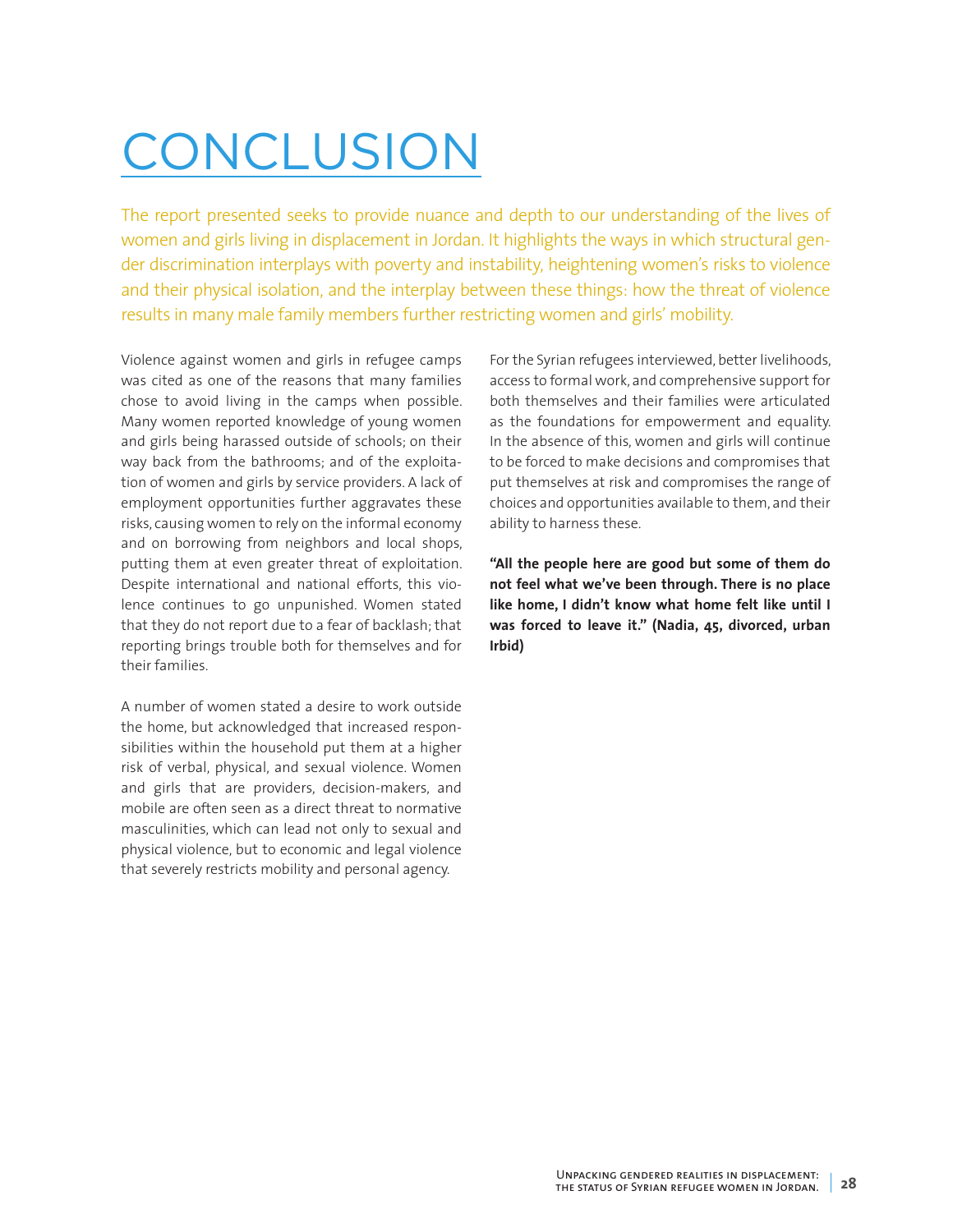### <span id="page-30-0"></span>REFERENCES

- Al-Qdah TAK and Lacroix M. "Syrian refugees in Jordan: Social workers use a participatory rapid appraisal (PRA) methodology for needs assessment, human rights and community development." International Social Work. 2016;60(3):614-627.
- Al-Shdayfat N. "Emotional Abuse Among Syrian Refugee Women In Jordan." Global Journal of Health Science. 2017;9(3): 237-247.
- Al-Shdayfat N. "Physical Abuse Among Syrian Refugee Women In Jordan." Middle East J Nurs. 2017;11(1):3-7.
- Care International. "Six Years Into Exile: The challenges and coping strategies of non-camp Syrian refugees in Jordan and their host communities." 2016. https://reliefweb.int/sites/ reliefweb.int/files/resources/2016AssessmentoftheSituatio nofUrbanSyrianRefugees%26VulnerableJordanians-FullRep ort.pdf.
- Carey E. "Access to Housing and Access to Housing and Tensions in Jordanian Communities Hosting Syrian Refugees." Thematic Assessment Report. REACH. 2014. http://www. alnap.org/resource/19496.
- Carrion D. "Syrian Refugees in Jordan: Confronting Difficult Truths." Middle East and North Africa Programme. Chatham House. 2015.
- Creative Associates International. "Employer Perspective on the Jordanian Labor Force." March 3, 2014. http://www.amcham. jo/Portal1/Upload/Block/Image/Creative%20Associates%20 International%20Report.pdf.
- CTV News. Daily life for Syrian Refugees in Jordan: photo essay. 2015. https://www.ctvnews.ca/photo-galleries/ daily-life-for-syrian-refugees-in-jordan-1.2487423.
- Doocy S, Lyles E, Akhu-Zaheya L, Burton A, Burnham G. "Health service access and utilization among Syrian refugees in Jordan." International Journal For Equity In Health. 2016;15(1): 108.
- Gender-Based Violence Information Management System. "Gender-Based Violence Information Management System (GBVIMS) Mid-Year Report 2015 SGBV Sub-Working Group Jordan." 2015. https://reliefweb.int/sites/ reliefweb.int/files/resources/BriefingNoteGBVIMSMid-YearReport2015SGBVSub-WorkingGroupJordanpdf.pdf.
- Government of Jordan Department of Statistics, "General results of census 2015," http://www.dos.gov.jo/dos\_home\_e/main/ population/census2015/index.htm.
- Government of Jordan Ministry of Labour. Departmental Decision Re: Closed Professions in Jordan. October 2016. https://data2.unhcr.org/en/documents/download/59816.
- Government of Jordan. "The Jordan Compact: A New Holistic Approach between the Hashemite Kingdom of Jordan and the International Community to Deal with the Syrian Refugee Crisis." February 8, 2016. https://reliefweb.int/ report/jordan/jordan-compact-new-holistic-approachbetween-hashemite-kingdom-jordan-and.
- Government of Jordan, EU, and UN. "Supporting the future of Syria and the Region: Jordan partnership paper (conference

document)." Brussels II Conference, 24-25 April 2018. http:// www.consilium.europa.eu/media/34144/jordan-partnership-paper.pdf.

- Hashemite Kingdom of Jordan Ministry of Planning and International Cooperation. "The Jordan Response Plan for the Syria Crisis 2017-2019, (Full Plan)." 2016. http://www.jrpsc.org/.
- Howden D, Patchett H, and Alfred C. "The Compact Experiment: Push for Refugee Jobs Confronts Reality of Jordan and Lebanon" Refugees Deeply. December 2017. http://issues. newsdeeply.com/the-compact-experiment.
- International Catholic Migration Commission, "UNDOCUMENTED, UNSEEN, AND AT RISK: The Situation Of Syrian Refugees
- Lacking Civil and Legal Documentation in Jordan." September 2017. https://www.icmc.net/sites/default/files/documents/ resources/jordan-syrian-refugees-legal-documentationfinal.pdf.
- International Human Rights Clinic (IHRC) and Norwegian Refugee Council (NRC). "Registering Rights: Syrian refugees and the documentation of births, marriages, and deaths in Jordan." October 2015. http://hrp.law.harvard.edu/ wp-content/uploads/2015/11/Registering-rights-report-NRC-IHRC-October20151.pdf.
- IHRC and NRC. "Securing Status: Syrian refugees and the documentation of legal status, identity, and family relationships in Jordan." November 2016. https://reliefweb.int/report/ jordan/securing-status-syrian-refugees-and-documentation-legal-status-identity-and-family.
- International Labor Organization. "Jordan issues first-of-theirkind work permits to Syria refugees in the Arab region." August 2017. http://www.ilo.org/global/about-the-ilo/newsroom/news/WCMS\_568722/lang--en/index.htm.
- International Labor Organization, United Nations Development Programme, and the World Food Programme. "Jobs Make the Difference: Expanding Economic Opportunities for Syrian Refugees and Host Communities." ReliefWeb. April 5, 2017. https://reliefweb.int/report/syrian-arab-republic/ jobs-make-difference-expanding-economic-opportunitiessyrian-refugees.
- International Monetary Fund. "The Economic Impact of Conflicts and the Refugee Crisis in the Middle East and North Africa." September 2016. https://www.imf.org/external/pubs/ft/ sdn/2016/sdn1608.pdf.
- Jabbar SA and Zaza HI. "Evaluating A Vocational Training Programme For Women Refugees At The Zaatari Camp In Jordan: Women Empowerment: A Journey And Not An Output." International Journal of Adolescence and Youth. 2016;21(3):304-319.
- Jordan INGO Forum. "From Promise to Practice: Following through on commitments to support the future of Syria and the region." March 2018. http://testsite.jordaningoforum. org/wp-content/uploads/Promise-to-Practice\_Online.pdf.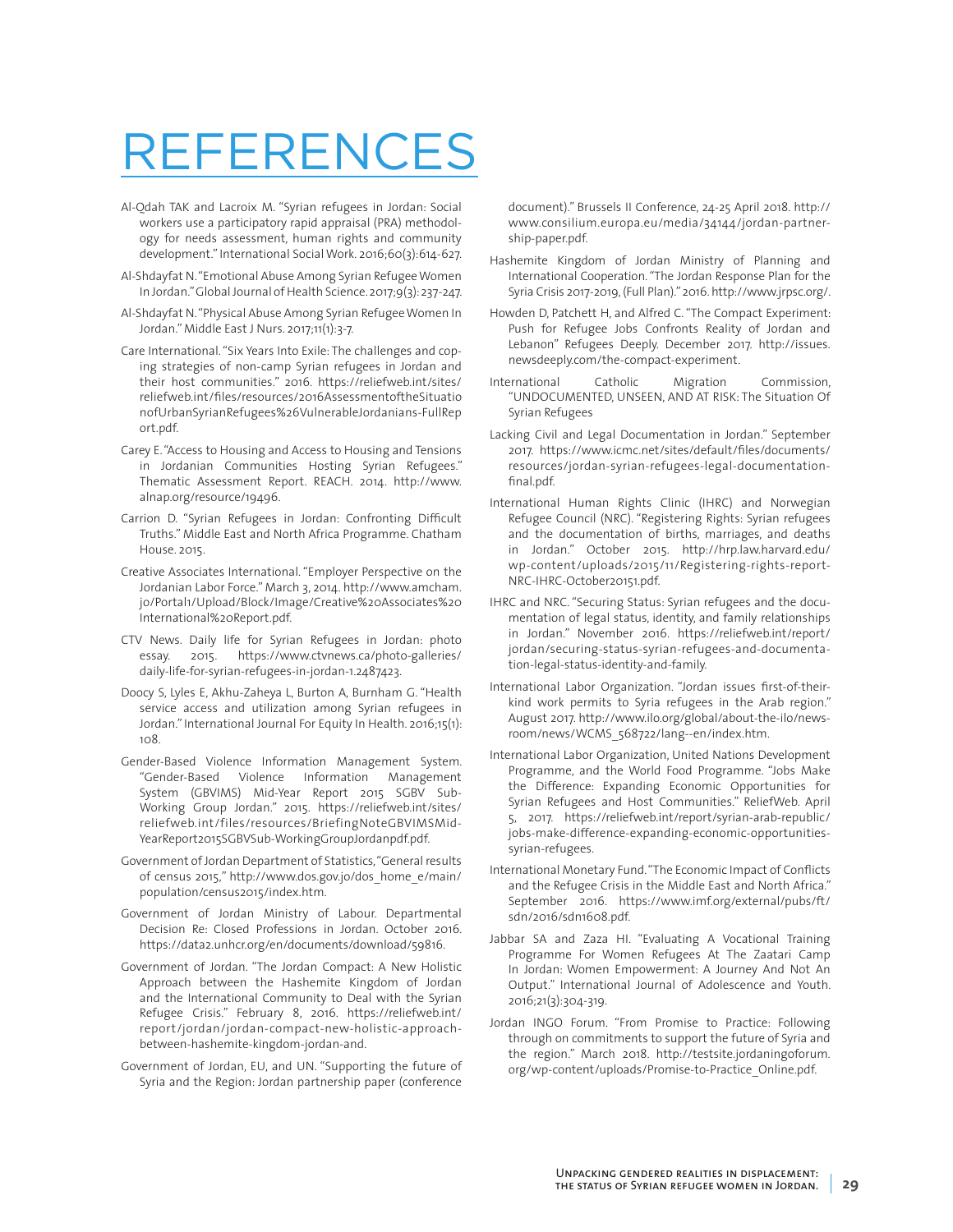- Karim A and Altman MJ. "10 Facts about the Syrian Refugee Crisis in Jordan." World Food Programme. September 2016. https://www.wfpusa.org/articles/10 facts-about-the-syrian-refugee-crisis-in-jordan/.
- MacTavish E. "Barriers of Reporting Sexual Violence in Syrian Refugee Camps." Master's thesis, Royal Roads University, 2016.
- Mercy Corps. "Quick Facts: What you need to know about the Syria crisis." Updated February 2018. https://www. mercycorps.org/articles/iraq-jordan-lebanon-syria-turkey/ quick-facts-what-you-need-know-about-syria-crisis.
- Moser C. "The Gendered Continuum of Violence and Conflict: An Operational Framework." Edited by Caroline Moser and Fiona Clark, Victims, Perpetrators or Actors? Gender, Armed Conflict, and Political Violence. London: Zed Books, 2001.
- NRC. "Syrian refugees right to legal identity: implications for return." Briefing note. January 2017. https://www.nrc.no/ globalassets/pdf/briefing-notes/icla/final-syrian-refugeescivil-documentation-briefing-note-21-12-2016.pdf.
- ODI, UNICEF, and UNHCR. "A Promise of Tomorrow: The effects of UNHCR and UNICEF cash assistance on Syrian refugees in Jordan." October 2017. https://reliefweb.int/sites/reliefweb. int/files/resources/ODIUNICEFUNHCRCTreportfinalHR71117. pdf, 94.
- REACH. "Thematic Assessment Report: Access to Water and Tensions in Jordanian Communities Hosting Syrian Refugees." 2014. https://reliefweb.int/report/jordan/ access-water-and-tensions-jordanian-communities-hosting-syrian-refugees-thematic.
- Sadek G. "Legal Status of Refugees: Egypt, Jordan, Lebanon, and Iraq." Library of Congress. https://www.loc.gov/law/help/ refugees/legal-status-refugees.php.
- Saliba I. "Refugee Law and Policy: Jordan." Library of Congress. https://www.loc.gov/law/help/refugee-law/jordan.php.
- Samari G. "Syrian Refugee Women's Health In Lebanon, Turkey, And Jordan And Recommendations For Improved Practice." World Medical & Health Policy. 2017;9(2):255-274.
- Stave S and Hillesund S. "Impact of Syrian Refugees on the Jordanian Labour Market." International Labor Organization. 2015. http://www.ilo.org/wcmsp5/groups/ public/---arabstates/---ro-beirut/documents/publication/ wcms\_364162.pdf.
- Stephen L. "Syrian Refugees and Food Insecurity in Iraq, Jordan, and Turkey." World Food Programme. 2013. http://documents.wfp.org/stellent/groups/public/documents/ena/ wfp256922.pdf.
- Su A. "Syrian refugee baby gets life-saving surgery, others wait." Washington Post. March 14, 2018. https:// www.washingtonpost.com/world/middle\_east/syrianrefugee-baby-gets-life-saving-surgery-others-wait/201 8/03/14/53311092-274f-11e8-a227-fd2b009466bc\_story. html?utm\_term=.08feec80bac5.
- Syria Needs Analysis Project. "Legal Status of Individuals Fleeing Syria." June 2013. https://reliefweb.int/sites/reliefweb.int/ files/resources/legal\_status\_of\_individuals\_fleeing\_syria.pdf.
- UN Women and REACH. "Women Working: Jordanian and Syrian Refugee Women's Labour Force Participation and Attitudes Toward Employment." 2017. http://www2.unwomen. org/-/media/field%20office%20jordan/attachments/ publications/jordanian%20and%20syrian%20refugee. pdf?la=en&vs=1300.
- UN Women and REACH. "Women's Access to Basic Services in Irbid and Zarqa." 2016. http://jordan.unwomen.org/en/digital-library/publications/2017/4 / womens-access-to-basic-services-in-irbid-and-zarqa.
- UN Women. "Gender-based Violence And Child Protection Among Syrian Refugees In Jordan, With A Focus On Early Marriage." New York. 2013.
- UN Women. "Restoring Dignity and Building Resilience: Monitoring Report on UN Women's Programming in Za'atari Refugee Camp, June–October 2015." Amman, Jordan. 2016.
- United Nations High Commissioner for Refugees (UNHCR). Azraq Camp Fact Sheet. April 2017. http://data.unhcr.org/ syrianrefugees/settlement.php?id=251&country=107.
- UNHCR. "3RP Regional Refugee and Resilience Plan 2017-2018 In Response to the Syria Crisis, 2017 Progress Report." October 2017. https://data2.unhcr.org/en/documents/ download/60340
- UNHCR. "External Statistical Report on UNHCR Registered Syrians as of 15 September 2017." September 15, 2017. http:// data.unhcr.org/syrianrefugees/download.php?id=14265.
- UNHCR. "Frequently Asked Questions (FAQ): Registration and Documentation (MOI cards) for Syrian Refugees in Host Communities." March 2016.
- UNHCR. "UNHCR in massive sorting effort to return ID papers to Syrian refugees." Press release, 17 October 2013. http:// www.unhcr.org/en-us/news/makingdifference/2013/10/5 25fe1569/unhcr-massive-sorting-effort-return-id-paperssyrian-refugees.html.
- UNHCR. "Vulnerability Assessment Framework (VAF) in Jordan." https://reliefweb.int/report/jordan/vulnerability-assessment-framework-vaf-jordan-guidance-note.
- UNHCR. "Woman Alone: The fight for survival by Syria's refugee women." July 2014. http://www.unhcr.org/ar/53bb8d006.pdf.
- UNHCR. Syria Refugee Regional Response, Inter-agency Sharing Portal: Jordan. April 2018. http://data2.unhcr.org/en/ situations/syria/location/36.
- UNHCR Jordan. Jordan Refugee Response. "Vulnerability Assessment Framework Baseline Survey." May 2015. https:// data2.unhcr.org/en/documents/download/45570.
- US Social Security Administration. "Social Security Programs Throughout The World: Jordan 2016-2017." https://www.ssa. gov/policy/docs/progdesc/ssptw/2016-2017/asia/jordan.pdf.
- Van Esveld B. "'We're Afraid for Their Future': Barriers to Education for Syrian Refugee Children in Jordan." Human Rights Watch. 2016. https://www.hrw.org/sites/default/files/report\_pdf/ jordan0816web\_0.pdf.
- Van Rossum K, Altaher R, and Adawiya R. "Running On Empty II: A Longitudinal Welfare Study of Syrian Refugee Children Residing in Jordan's Host Communities." UNICEF Jordan.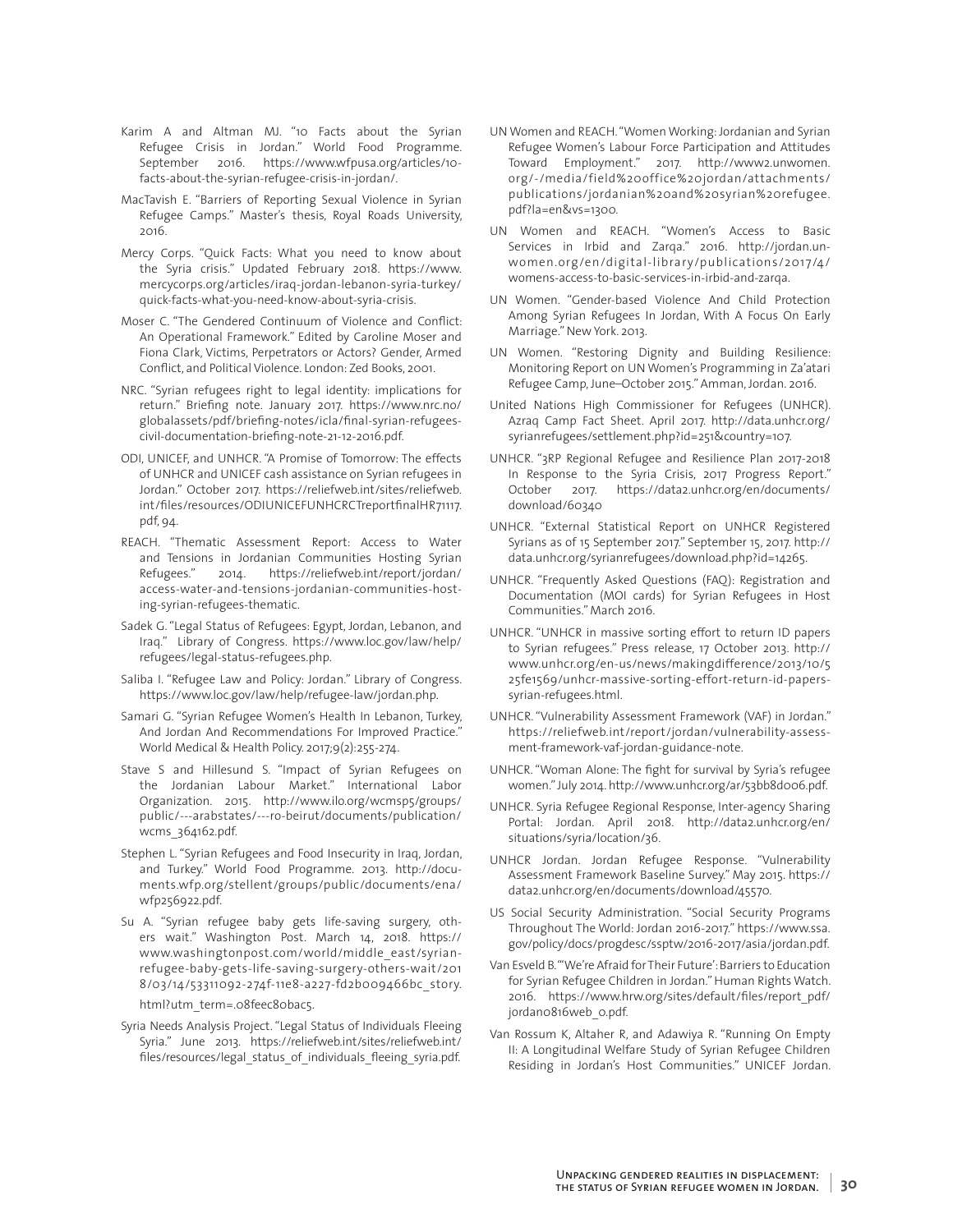Amman, Jordan, 2017. https://www.unicef.org/jordan/ RunninOnEmptyII-UNICEFJordanSept2017.pdf.

- Women's Refugee Commission. "Gender-Based Violence." https://www.womensrefugeecommission.org/gbv.
- World Food Programme (WFP). "Assistance to Vulnerable Syrian Refugees and Host Communities in Egypt, Iraq, Jordan, Lebanon and Turkey." 2016. http://www1.wfp.org/ operations/200987-assistance-vulnerable-syrian-refugeesand-host-communities-egypt-iraq-jordan.
- WFP. "Comprehensive Food Security Monitoring Exercise (CFSME): Registered Syrian Refugees in Jordan." 2016. [http://docu](http://documents.wfp.org/stellent/groups/public/documents/ena/wfp291175.pdf?_ga=2.149505398.1341597863.1504976096-1750603342.1502915762)[ments.wfp.org/stellent/groups/public/documents/ena/](http://documents.wfp.org/stellent/groups/public/documents/ena/wfp291175.pdf?_ga=2.149505398.1341597863.1504976096-1750603342.1502915762) [wfp291175.pdf?\\_ga=2.149505398.1341597863.1504976096-](http://documents.wfp.org/stellent/groups/public/documents/ena/wfp291175.pdf?_ga=2.149505398.1341597863.1504976096-1750603342.1502915762) [1750603342.1502915762](http://documents.wfp.org/stellent/groups/public/documents/ena/wfp291175.pdf?_ga=2.149505398.1341597863.1504976096-1750603342.1502915762).
- WFP. "WFP Jordan Country Brief." January 2018. https://docs. wfp.org/api/documents/788b342281fc434d8688c9148d465 9e4/download/?\_ga=2.234167518.1758295949.1522766952- 1952215060.1522766952.
- World Humanitarian Summit. "Community Consultations On Humanitarian Aid: Findings From Consultations Within Syria And Among Syrian Refugees In Jordan." Presented in Istanbul, Turkey: May 23-24. 2016. http://reliefweb.int/sites/ reliefweb.int/files/resources/Communication%20with%20 affected%20communities-Syria%20Country%20Report.pdf.
- Zaatari Z. "Unpacking Gender: The Humanitarian Response to the Syrian Refugee Crisis in Jordan." New York: Women's Refugee Commission. March 2014. http://reliefweb.int/sites/ reliefweb.int/files/resources/UnpackingGender-WRC.pdf.